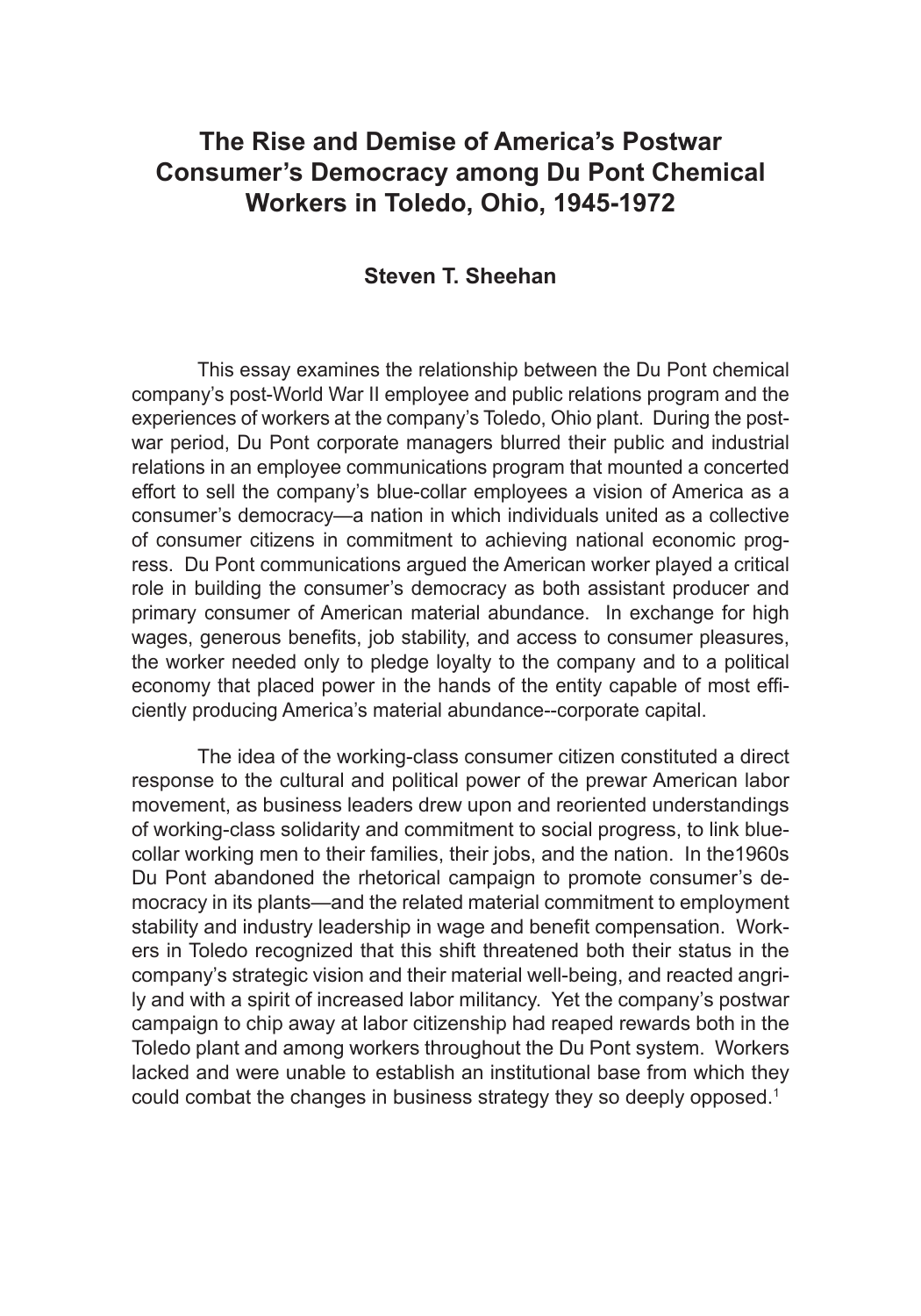The case of Du Pont Toledo highlights the link between national and international economic, social, and political forces and the local concerns and individual stories of American workers during the postwar period. Thus, the nationwide public and labor relations campaign emanating from Du Pont's corporate headquarters in Wilmington, Delaware provides more than a backdrop or context in which to analyze the case study of Toledo's workers. The company's postwar employee relations program specifically and deliberately sought to "nationalize" its workforce to take them out of local working-class communities. In a town such as Toledo, with a powerful and militant postwar union presence carrying on traditions of community unionism, the company battled for the allegiance of its workers by demonstrating their connections to an even larger national community of worker consumer citizens and to the national project of economic progress. Indeed, wide-ranging developments in the world economy, American political culture, and business strategy established a framework within which individual workers in Toledo thought and acted during the postwar period. While Du Pont Toledo workers were not powerless to act, their actions were frequently circumscribed and influenced by developments beyond the plant walls and Toledo's city limits.

# **Du Pont and Toledo in the 1930s**

Du Pont established its Toledo plant in 1934. The company designed the plant to produce automotive paint—specifically the company's new and increasingly popular Duco brand—to distribute to automobile manufacturers in the Great Lakes region. The plant relied largely on several hundred semi-skilled and unskilled workers to produce the product through continuous process manufacturing. Initially, as in the vast majority of Du Pont production facilities, workers at the Toledo plant did not affiliate with any union.<sup>2</sup>

Events occurring elsewhere in Toledo in 1934 made a profound impact not only on the way Du Pont management administered its local plant, but also on the status and consciousness of workers around the nation. In April 1934, after a year of organizing workers in Toledo auto parts plants and several unsuccessful attempts to gain union recognition from local employers, leaders of American Federation of Labor (AFL) Local 18384 called a strike against several of the city's auto parts manufacturers. The strike drew organizational support and militant participants from the communistbacked American Workers Party (AWP)--an organization of unemployed workers. By the middle of May, strikers focused their ire on Toledo's Auto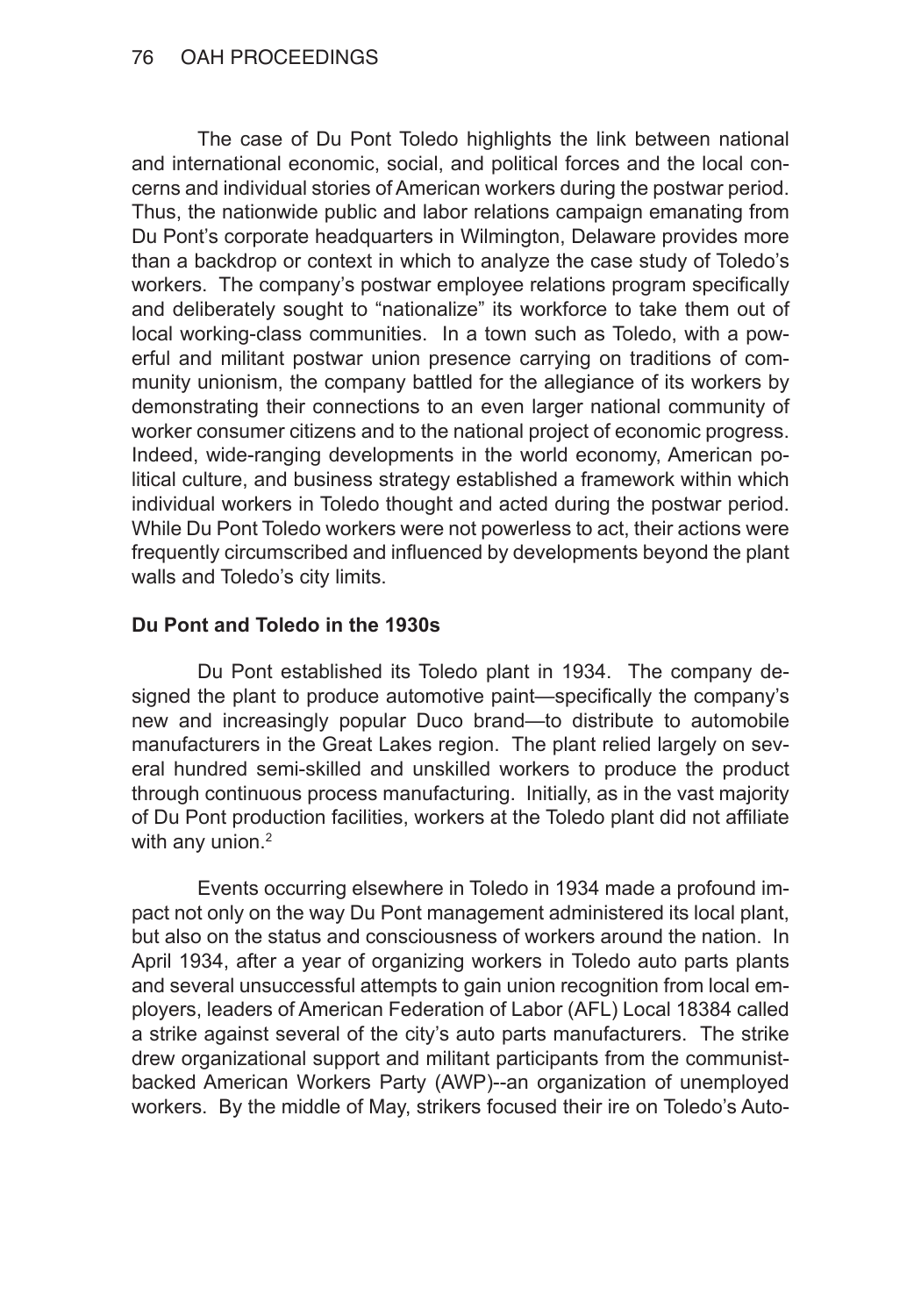Lite plant. Outside the plant gates, pickets affiliated with both the AFL and the AWP faced off with Auto-Lite's private security force protecting the replacement workers inside. On May 23 company police took the offensive with the pickets and a crowd of approximately 10,000 sympathizers who had gathered outside the plant. The resulting two-day "Battle of Toledo" saw citizens armed with bricks, rocks, and coal picked from a nearby rubble pile battling company police and the Ohio National Guard. Ultimately, the company agreed to mediation of the strike and reached a collective bargaining agreement with the AFL local.

The union victory at Toledo marked a turning point in the history of the local and national labor movement. The Battle of Toledo provided organizational lessons, leadership, and inspiration for the burgeoning industrial union movement sweeping through the Midwest's auto industry. The Auto-Lite strike constituted one of the first victories in a Depressionera industrial union movement that not only affected Toledo and the auto industry, but altered the national political and cultural landscape. It marked a pronounced step toward what Michael Denning has termed the "laboring of American culture" in the 1930s. Ultimately, the strike represented more than a successful battle to win collective bargaining rights. As evidenced by the thousands of unaffiliated strike supporters gathered outside the plant, the Auto-Lite strike helped to forge a new sense of labor citizenship centered on industrial unions that would command the loyalty of Toledo's workers, the loyalty of workers around the nation, and the ear of an increasingly sympathetic federal government.<sup>3</sup>

Du Pont commenced operations in its Toledo plant amid this flurry of union organizing and working-class militancy. Riding the crest of labor militancy rolling out of the Auto-Lite strike, a fledgling AFL chemical workers union immediately attempted to organize Du Pont Toledo in 1934. In response Du Pont embarked on a campaign to keep international unions out of its new plant. Du Pont management urged Toledo employees to affiliate with a Works Council administered by the company's Employee Representation Plan—a company union program established in 1919—in lieu of affiliating with an international union. Local plant management in Toledo received a guide for dealing with union drives prepared by executives in the Wilmington Service Department. The guide advised supervisory personnel not to be "coercive" in their dealings with employees, but to express opinions, advise workers in a "friendly way," and circulate "information on the true facts." The Service Department guide also supplied local management with the "true facts" in case they did not already know them, urging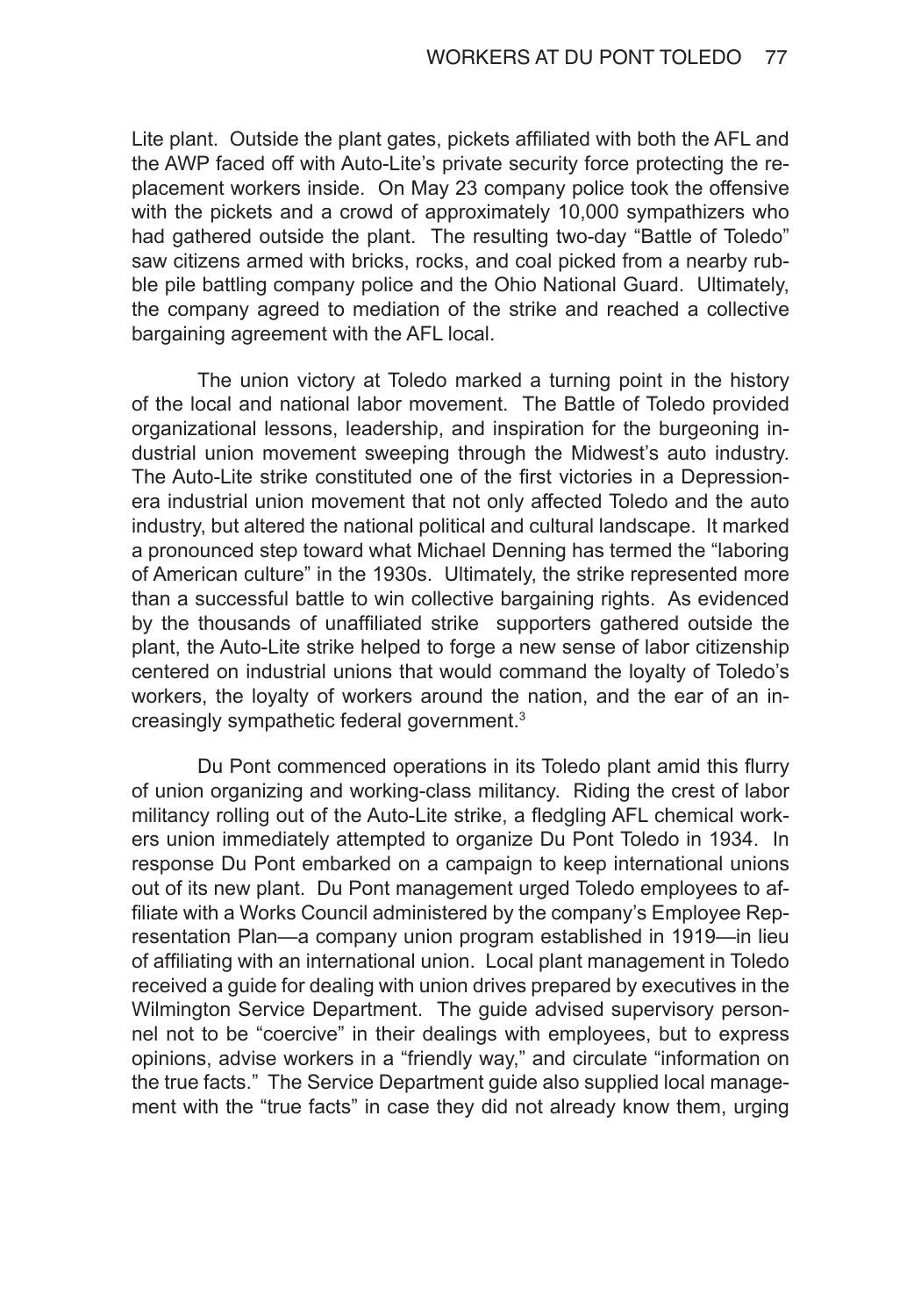supervisors to stress the independence of the Works Councils from outside influences, that they required members to pay no dues, that they allowed workers to exercise freedom of choice in deciding whether or not to join, and most importantly that they worked cooperatively with management to avoid costly work stoppages.<sup>4</sup>

Du Pont's Toledo employees eventually voted to form a Works Council called the Du Pont Employee Association in 1937. In 1940 Du Pont complied with an NLRB recommendation that it eliminate management's role in choosing the membership for the Works Councils, and the existing agencies became independent local unions. As a result, in late 1941 the Toledo plant superintendent recognized the Toledo Du Pont Employee Association as an independent, non-affiliated local union.<sup>5</sup>

## **The Postwar Consumer's Democracy at Du Pont**

In the postwar period Du Pont corporate management continued its campaign for the allegiance of its workforce by building upon the industrial relations system established in the prewar period. Ideally, according to George Mitchell of the company's Industrial Relations Division, individual managers would maintain "direct, informal, and friendly contact" with individual employees, and if plants operated properly, employees would simply "not feel the need for representation."<sup>6</sup> Recognizing the impossibility of achieving the ideal of one-to-one communication in a company as large and diverse as Du Pont, and that individualized employee relations ultimately limited the Wilmington office's ability to control industrial relations policy, management settled for a compromise solution of offering a single, cohesive company message, while limiting the ability of its workers to respond collectively. The company continued to promote independent local unions at the expense of internationals; however, rather than merely staging a reactive campaign to keep international unions out of its plants, the company fought an aggressive battle that sought to alter workers' conceptions of their communities, the American nation, and their role within the two. Thus, rather than providing barriers to union organization for working-class labor citizens, the company sought to change its employees' conceptions of citizenship. Ultimately, the company attempted to demonstrate to workers that they lived as part of a national collective of working consumer citizens who benefited from and served the expansion of large-scale corporate capitalism. By giving up efforts to institute shopfloor industrial democracy, and more importantly by abandoning efforts at instituting a national social democracy, workers would ensure themselves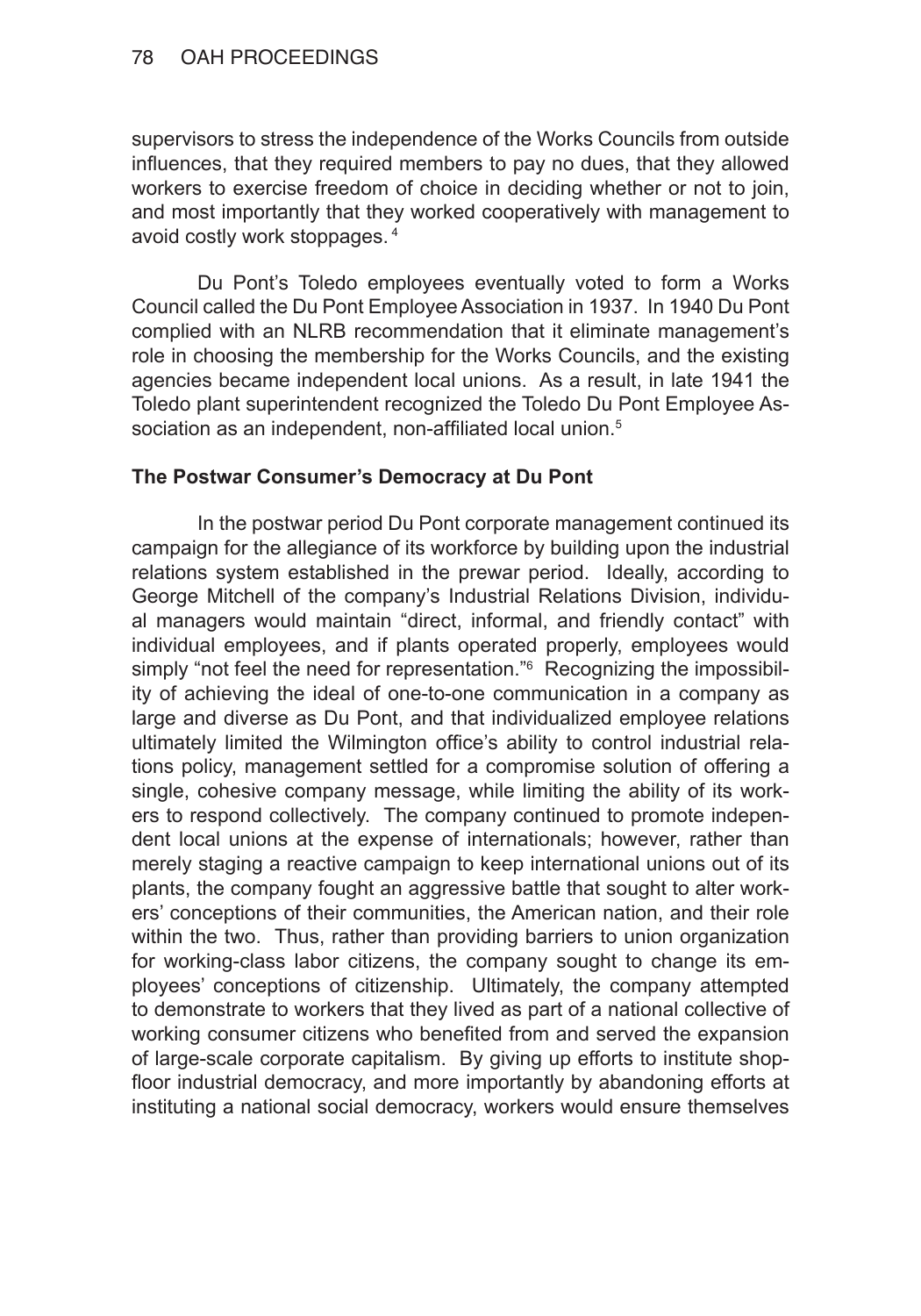a place in a consumer's democracy. To mount this campaign the company embarked on the novel approach of introducing public relations methods, and employing the expertise of its own Public Relations Department, to speak to its employees.

The man who deserves the most credit for bringing the concept of consumer's democracy to its full fruition in the postwar period was Harold Brayman. As director of the Public Relations Department from 1944 to 1965 Brayman developed and practiced what he called the "precinct system" of public relations to communicate the idea of the consumer's democracy to Du Pont employees. He argued that every business directly influenced a public opinion "precinct" composed of its own employees, suppliers, plant communities, stockholders, and customers. If each individual business canvassed its precinct and won its members over to a positive view of the company and the business system in general, then American business would ultimately win the favor of the American public. Brayman believed blue-collar employees to be the most important precinct sector of any industrial enterprise, because they had the most direct contact with the company, because they spoke to the largest secondary audience about the business, and because they often had the most negatively skewed perceptions of the business world. Brayman argued that the most effective way to convince the employee of the overall positive effect of big business was to appeal to his or her self interest or "to show him where he benefits and not speak in broad generalities about free enterprise."<sup>7</sup> He believed a positive view of business "would be greatly to the individual interest of the employees themselves" because "it would assure the continuance of freedom of the American people and the steady increase of the American standard of living which sets us apart from the rest of the world."<sup>8</sup> Thus, Du Pont's postwar public relations policy hinged on the company's employees, who needed to accept the idea of a superior and uniquely American standard of living and to link their own living standards to the welfare of Du Pont and corporate capitalism in general.

In 1945 the company introduced an employee magazine called *Better Living*, which served as the centerpiece of the company's overlapping public and employee relations campaign from its introduction through the mid-1960s. Aping the photojournalism format pioneered by *Life* magazine, *Better Living* consisted largely of photo essays depicting Du Pont employees at work, and most frequently, at leisure. The PR department aimed the publication at the company's blue-collar workforce and frequently used production operators, warehouse workers, and maintenance personnel in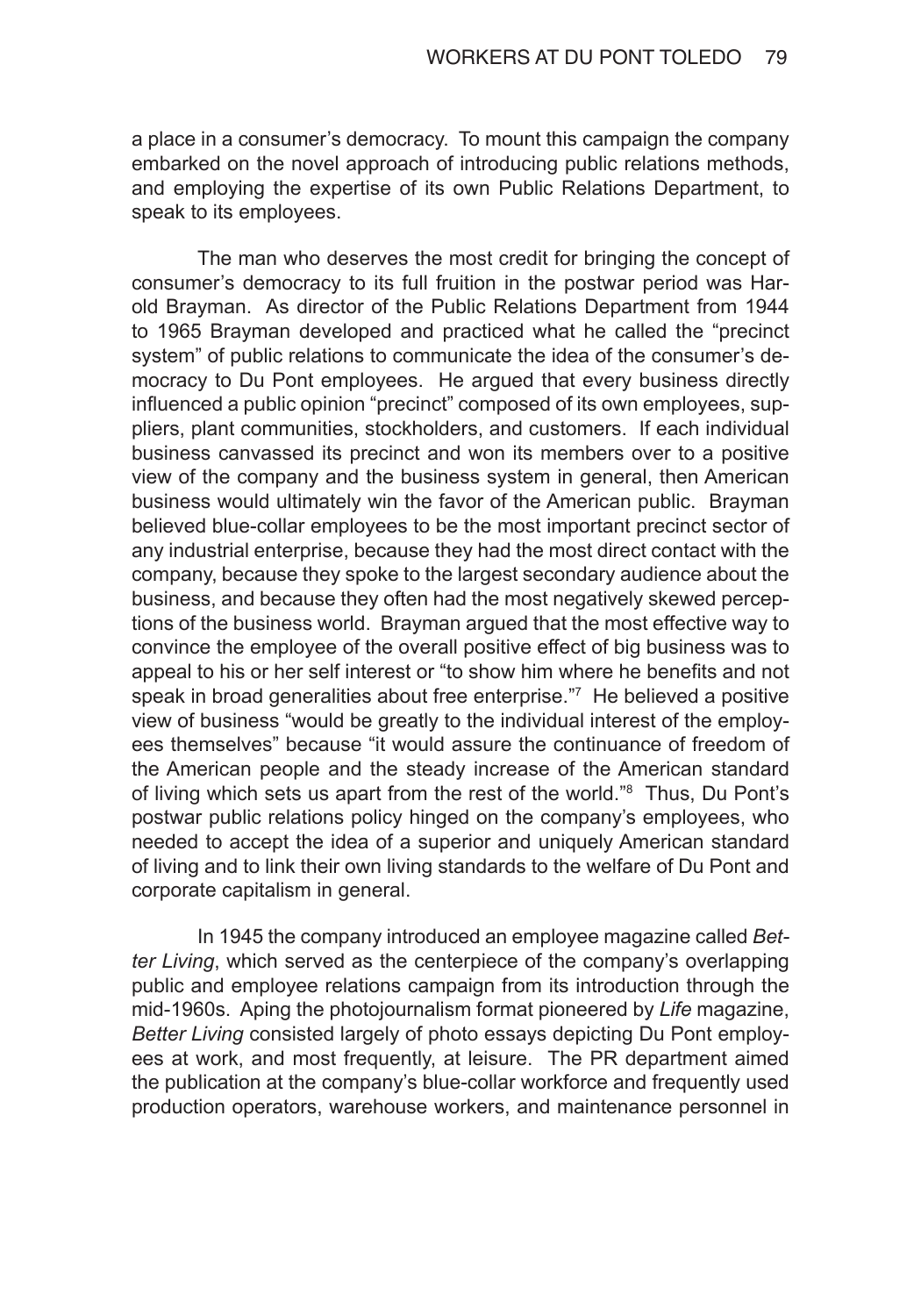its pictorials. While the editors concentrated on workers as both objects of study and target audience, they made no effort to convey the subjectivities of individual workers or workers as a group. Rather, the magazine circulated a tightly-controlled, singular message reflecting the vision of the company's PR Department. The editorial staff at *Better Living* repeatedly demonstrated to their readers that the postwar consumer's democracy boiled down to one fundamental truth—postwar American workers lived better, much better. They lived better than both their American workingclass forebears and better than contemporary workers around the world. Over and over, the magazine developed illustrations, charts, and photo essays that explicitly and favorably compared the reader's material life with the lives of workers from other eras and nations.

An illustration that appeared on the back cover of the magazine's May 1947 issue exemplifies the editors' method of comparing the postwar working class to previous generations. The illustration depicted two families on either side of a gleaming Romanesque statue labeled "chemistry." The family on the left represented life from a time before industrial chemistry. Shrouded in dark shadow, a man strained under the weight of a load of firewood tied to his back, his eyes fixed on the ground below. In the background, his two children clung desperately to their frowning mother. Pointedly, none of the family members looked at any of the others in this picture. They appeared too saddled with fear and the literally back-breaking labor required to maintain subsistence to cultivate loving relationships with other family members. Before industrial chemistry, drudgery and material deprivation robbed the American family of its physical and emotional energy.

The family on the right, removed by space, time, and "chemistry" from the family on the left, enjoyed the benefits of a twentieth-century world shaped by industrial chemistry. They basked in the beauty of a bucolic hillside before a backdrop dominated by a working, but clean, industrial city. The woman held a picnic basket, not quite large enough to contain the food—undoubtedly wrapped in Du Pont cellophane—spilling from its mouth. The man held one of his children and arched backward so his gaze fell on the child. The two children in this picture, pointedly lacking the fear that characterized the faces of the children on the left, looked out of the picture toward the right and a future characterized by further industrial progress. Liberated from the constant care of frightened offspring, the woman gazed lovingly at her husband. Industrial chemistry had freed this family from the tradition of hard labor, self-denial, and fear that had shaped the lives of the working masses for centuries. Yet the city in the background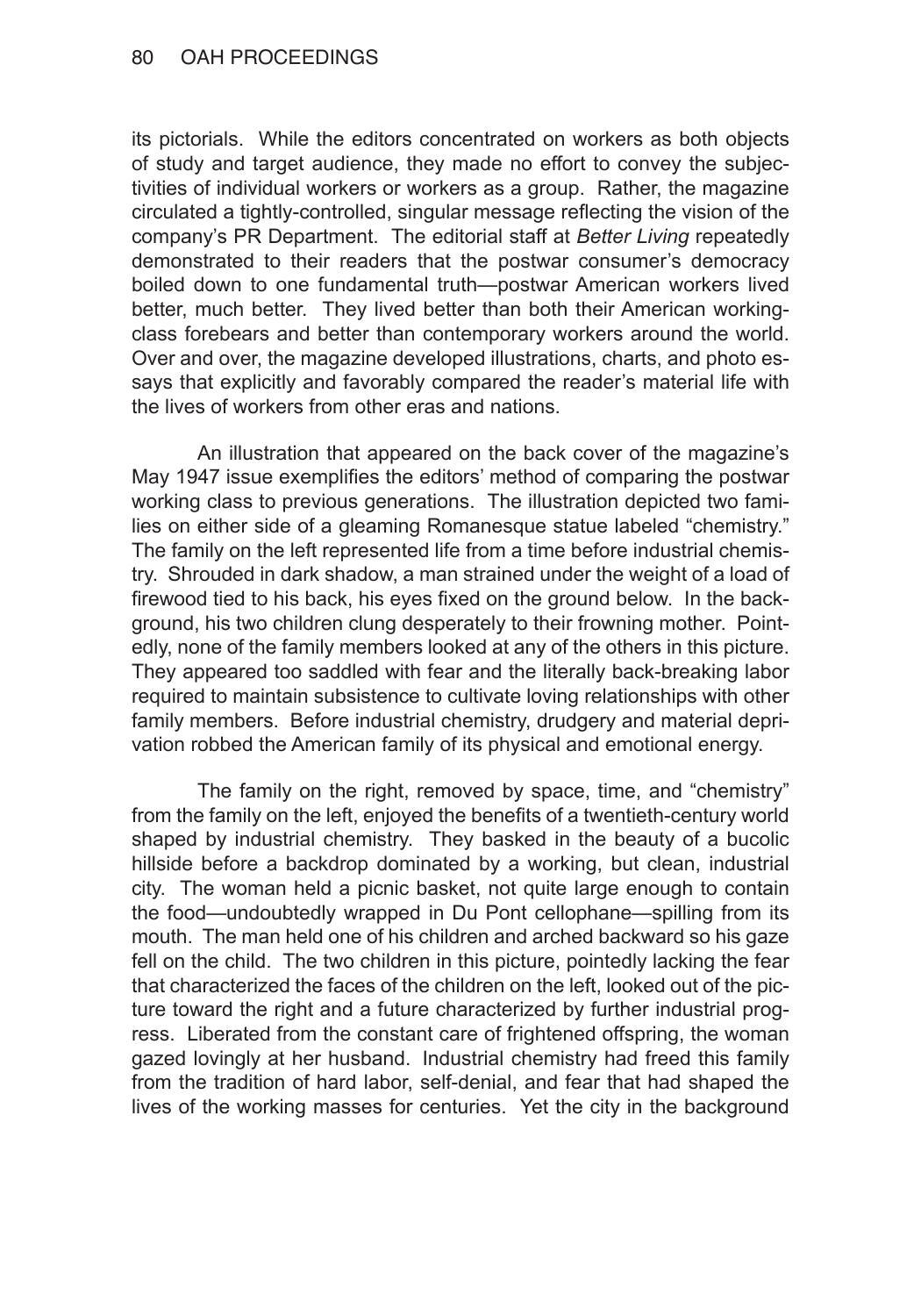and icon of industrial chemistry lording over the family reminded the midcentury reader that this family, and their material prosperity, did not exist independent of business and industry. The picture showed an industrial worker on his day off, and the panorama stressed the man's integration into a wider economic system and underscored the material support that industry had lent to his respectable working-class manhood. Ultimately, his cooperative relationship with corporate capital liberated him to fulfill the crucial emotional obligations of marriage and fatherhood.<sup>9</sup>

A 1951 Better Living photo essay exemplified the method of comparing the material lives of American workers to those of other workers around the contemporary world. The essay featured a large photograph of a warehouse worker at the company's Cleveland works named Steve Czekalinski, his wife, and his two children surrounded by an enormous bounty of food—the equivalent of a year's supply for the average American family of four. The photograph loomed over the entire top half of the first page and stretched across most of the top of the second page, giving a sense of grand and overwhelming abundance. Five smaller duplicates of the original photo were spread across the bottom of the first two pages beneath the larger original, each with a portion of the food from the original photo pointedly obscured. Each of the smaller photographs represented another of the world's nations—the United Kingdom, Belgium, West Germany, Poland, and China. The missing food represented the portion that the average family of each of these nations could not afford, based upon average hourly wages and prices of commodities in these countries. The material abundance literally spread out before the American worker in this photograph distinguished him and his family from the rest of the world's workers. His standard of living made him an American.<sup>10</sup>

The postwar Public Relations program worked in concert with and helped to extend the company's industrial relations program developed in the 1930s. Specifically, central management continued to tolerate independent local unions, and even supported them when they were challenged by international unions, while concurrently circumscribing their power by refusing to recognize any alliance among these unions, and thus preventing them from bargaining collectively for Du Pont employees. The central Service Department (later the Industrial Relations Department) developed a systematic program to use wages and benefits to quell union organizing. In 1947 the department undertook a nationwide study of benefit programs and produced an extensive chart comparing Du Pont with other chemical companies, manufacturing sectors, and national averages. A Service De-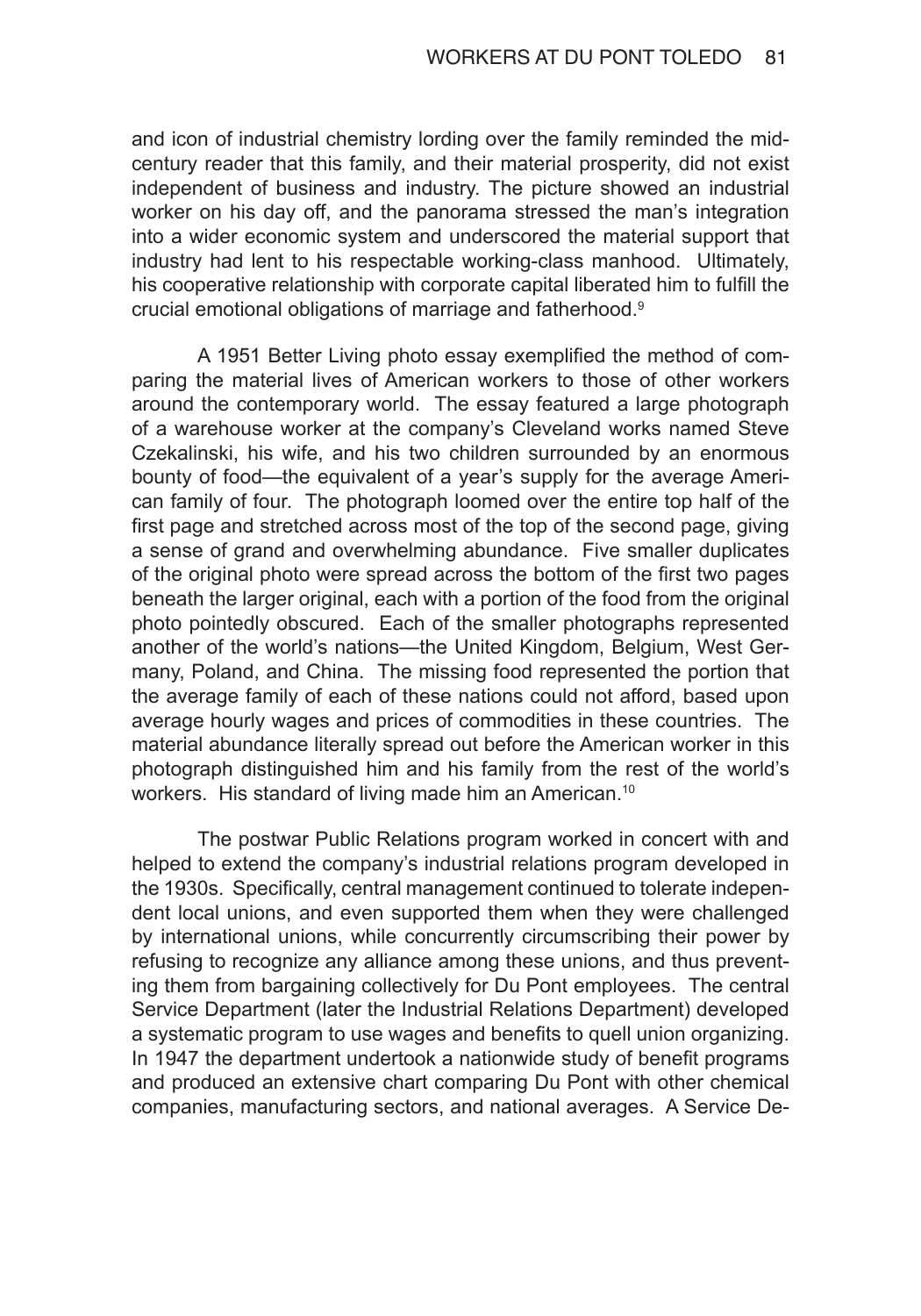partment executive instructed local managers on how to use the information his department had gathered.

The outline merely gives Plant Managers facts and figures which should enable them as occasion requires to discuss the subject of pensions with the unions, point out to them the comparative generous features of the Company's Pension and Retirement Plan, and determine through such discussions the unions' reactions. Prior to this time there has been available no detailed information such as this, and it seems important that it be used to the fullest advantage.<sup>11</sup>

The company adopted a policy of pointedly granting and loudly publicizing wage and benefit increases to local employees when independent unions found themselves threatened by raiders from national unions and before those national unions could make demands on local or corporate management.12 As early as 1940, this strategy had paid dividends in Toledo as the president of the local Du Pont Employees Association sent a letter to plant managers praising them for "a very generous wage increase" and pledging to repay "the fine spirit of cooperation shown . . . by management" with "loyalty and service."<sup>13</sup> Evidencing the continuing success of Du Pont's strategy, twenty-three years later a report from the international Research Department of the International Chemical Workers Union (ICWU) noted that the most important reason behind the union's failure to organize Du Pont workers was "the fact that the company's wage and fringe policies in many instances compare favorably with the unionized segment of the industry."14 Thus, from 1945 through the early 1960s Wilmington management orchestrated an industrial relations program that linked public relations with personnel management and the rhetoric of paternalism with the material reality of high wages, generous benefits, and job security.

# **The Decline of the Consumer's Democracy in Toledo**

Du Pont corporate executives, public relations staff, and production workers ran headlong into the fundamental contradictions of the consumer's democracy in the 1960s. On the one hand the idea of the consumer's democracy promised workers stable, high-paying jobs. On the other hand, it promised those same workers the most affordable goods produced through the most efficient and inexpensive methods possible, which in turn meant a limitation of labor costs. During the 1940s and 1950s spiraling demand for such patented products as nylon and the company's dominant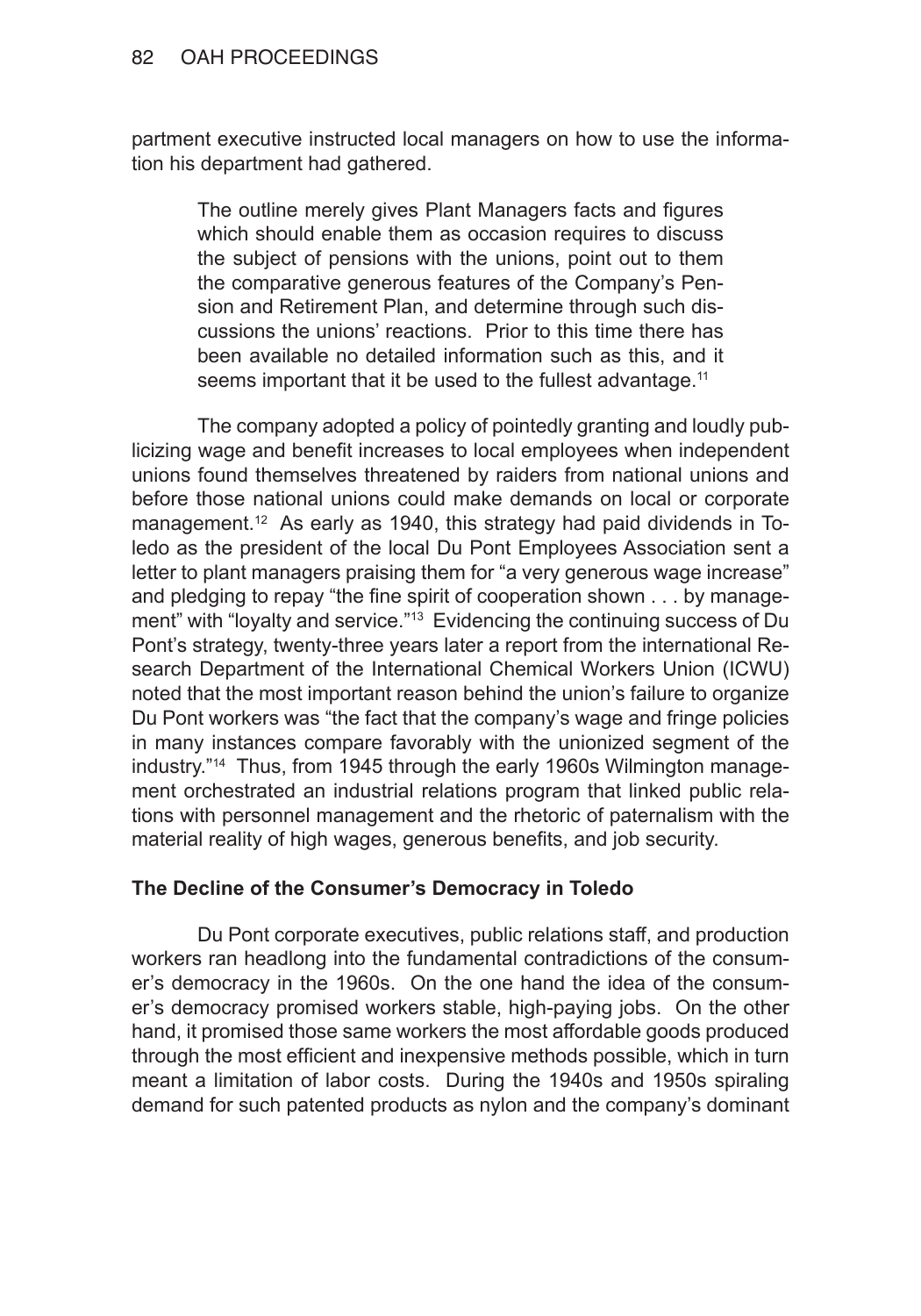position over the market for many of the commodities it produced allowed Du Pont public relations staff to ignore the contradiction. By the 1960s, as new competitors in the chemical industry and slack demand for Du Pont products squeezed profit margins, company management eschewed their postwar strategy of long-term growth and embarked on a new strategy of maintaining short term-profitability. That new strategy emphasized limiting labor costs rather than cultivating a stable internal labor market. The company's public relations professionals responded to that new strategy by abandoning their campaign to speak to Du Pont's blue-collar employees as a "public."

The content and tone of *Better Living* changed along with the company's business strategy and its larger approach to public relations. Amid a loss of production jobs that began in the late 1950s and spiked during the 1960s, the company became much less dependent on the good will of the industrial workforce. In addition, the promise of material abundance for the industrial working class rang hollow as automation and capital mobility took their toll on Du Pont's production workforce. By 1964 the editors offered far fewer depictions of leisure and consumption and shifted the magazine's focus to the need to streamline production and weed out obsolete processes in order to maintain a strong position within an increasingly competitive chemicals market. Furthermore, by the mid-1960s, new social movements from outside the company, such as the Civil Rights Movement and a new generation of consumer activism, emerged to pose challenges that overshadowed the labor movement's fading vision of social democracy. As a result, by the mid-1960s the editors began to speak increasingly to a wider public relations audience outside the plant, particularly to community institutions and leaders such as universities, teachers, clergy, and journalists. The magazine highlighted what it termed the company's "social responsibility," discussing efforts to combat problems like urban poverty and pollution. These more "socially responsible" articles first clashed with, then began to eclipse, discussions of American material abundance and perpetual economic growth. By the late 1960s, the publication division produced a disjointed and ineffective employee magazine lacking a strong message or a real target audience, and in 1972 the company discontinued its publication.

Workers at Toledo and those in other Du Pont plants had never posessed the ability to bargain over wages and benefits. The company developed a pattern of bargaining—or rather a thinly disguised yet legal refusal to bargain—that essentially rendered irrelevant independent local unions like Toledo's. Members of the corporate staff in the Wilmington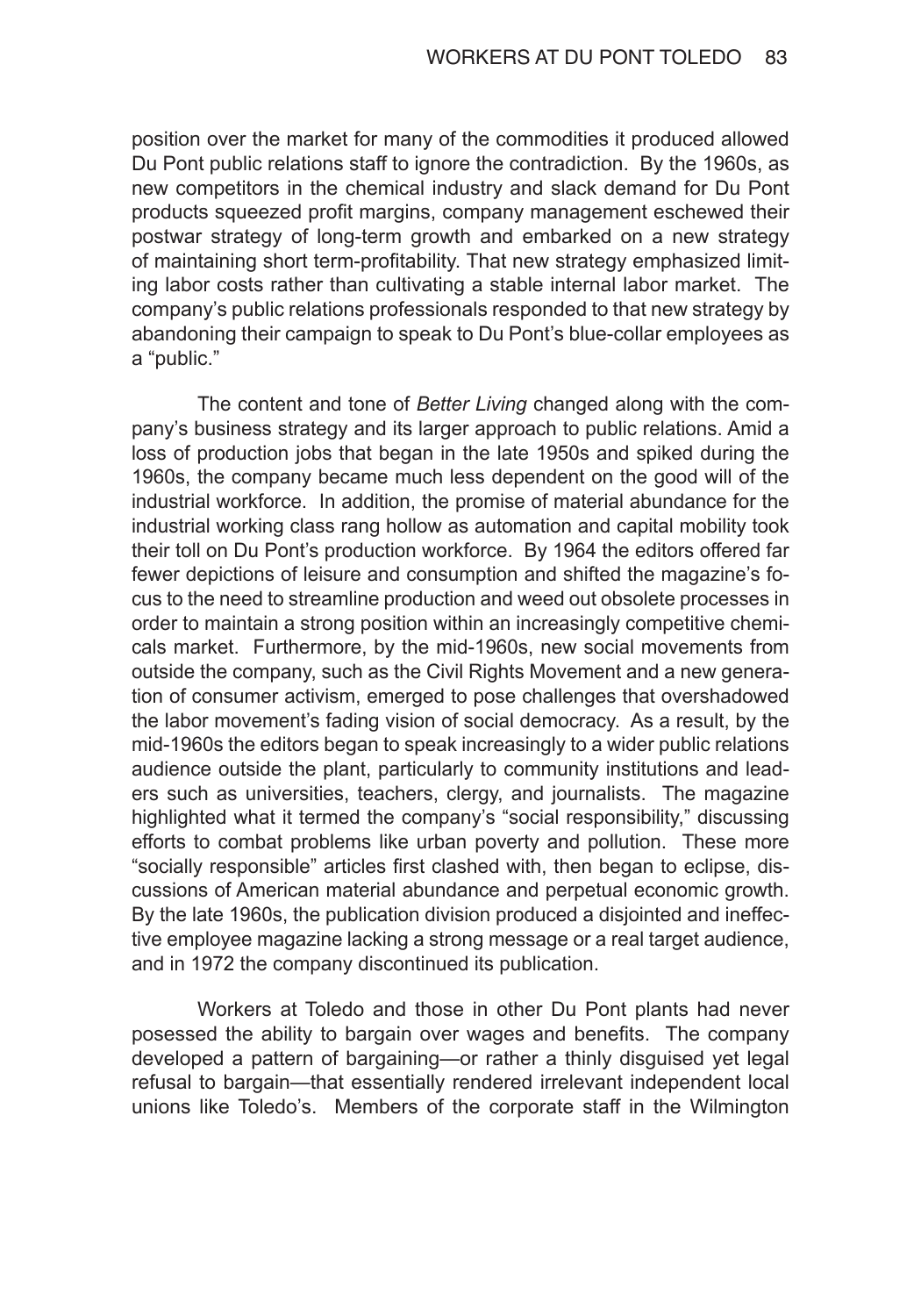office repeatedly informed Du Pont workers that they could only bargain with local plant management, while simultaneously setting all wage, benefit, and employment policies from the central office. As a result, union officials talked exclusively with local plant managers, while never gaining an audience with members of the central Service and Industrial Relations Departments who actually set policy. Tellingly, in 1964 the central Public Relations Department issued a typewritten document, labeled "Suggested News Release," for local plant managers to send to "local newspapers." The release detailed company-wide improvements in the retirement plan, but was worded so that the improvements it discussed would appear to have been the result of decisions made by local management. The document even left two blank spaces in which the local plant manager could place his or her own name and the name of the local plant respectively, so that he or she would not need to alter the remainder of the news release. Ultimately, this centrally administered change in corporate retirement policy would have been spun as a *local* initiative for local news media by any manager following the PR office's suggested formula.<sup>15</sup>

While the company had maintained a position of leadership in employee compensation, few Toledo workers complained about their inability to bargain with the Wilmington staff who really set compensation rates and built benefit programs; however, in the 1960s, Toledo employees began to loudly express a growing sense of frustration as they saw their symbolic importance within the company's hierarchy and strategic vision slipping. Leaders of the Toledo Employee Association began communicating with employees from other Du Pont plants in the mid-1960s about these changes. In one of these communications in 1966, a worker from another company plant noted for Toledo workers that the company had shifted from its traditional policy of "paternalism to a 'don't give a damn attitude' toward unions and local plant employees." The company's new "take our answers and like it attitude" had alienated workers in plants throughout the country.16 Toledo Employee Association president Vic Teall noted this change, and lamented not only workers' loss of status in the company's vision, but also the consequent material cost for Toledo employees. In a 1969 letter to members of the Employee Association, Teall argued that bargaining on a local level had "always been somewhat of a joke. But it [was] not funny. The Company [was] the one that [was] doing the laughing." Due to Wilmington's changing strategic vision, management no longer sought to pacify their workforce through high wages and benefits. "At one time we were way ahead of everyone else and the need to bargain on these benefits was not great. But now (as Management tells us) we are just average. Now we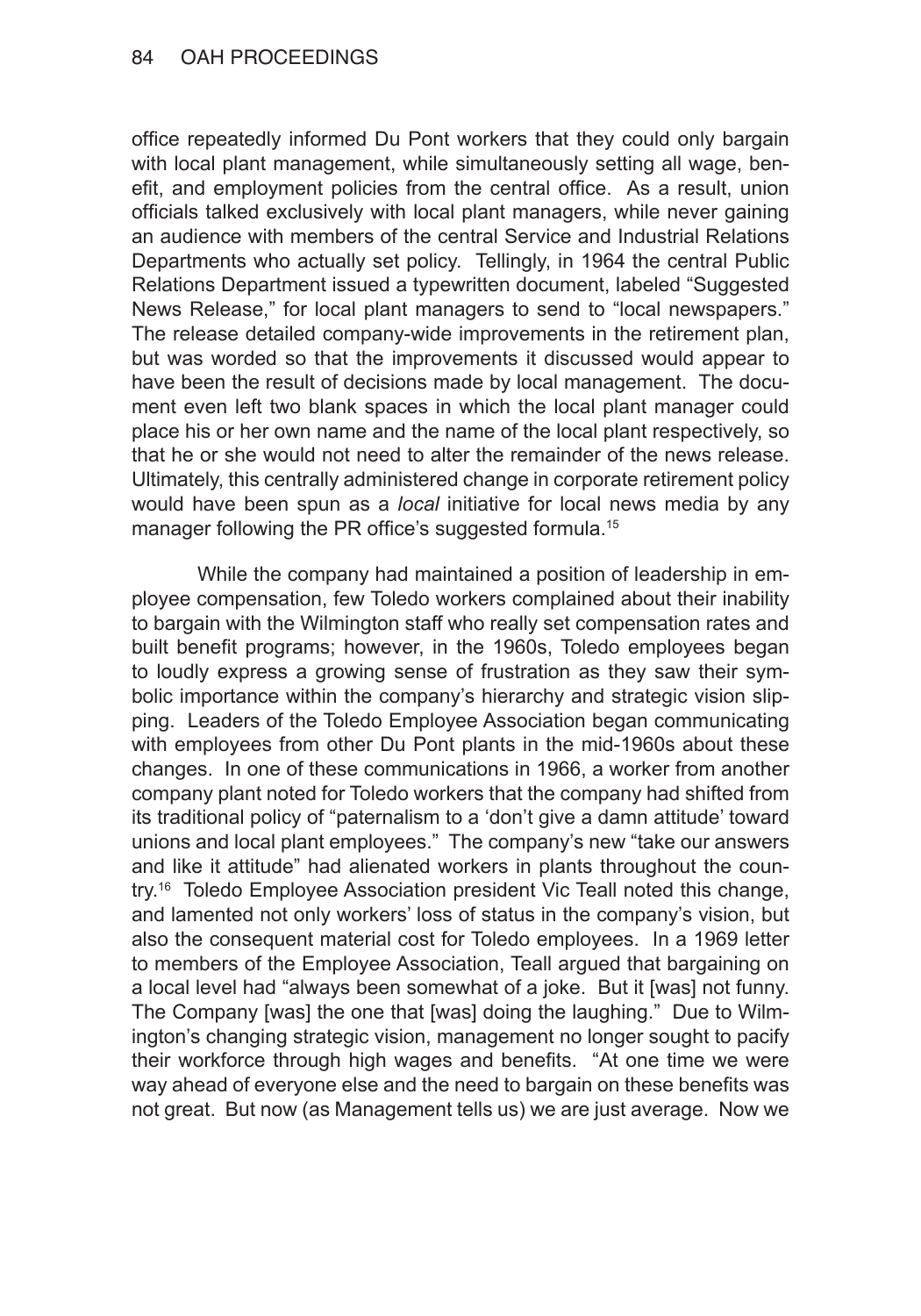*need* an *effective* voice on these Plans . . . . Anymore all they are doing is giving us the very *least* we *will* accept."17 Teall argued that although Du Pont had once lived up to its postwar commitment to provide for its workers' material needs, management no longer met its commitment voluntarily.

Teall's letter evidenced a new spirit of labor militancy at Du Pont Toledo, born of the company's broken promise to its workers. Teall, along with Toledo production employee William C. Rosenberry, led a militant faction of employees that took control of the local Employee Association in the late 1960s. After 1967, the union took a more confrontational stance toward local and corporate management. Local leaders first sought to forge institutional links with employees at other Du Pont plants, and after achieving little success in that endeavor, affiliated with the International Chemical Workers Union (ICWU)—an AFL-CIO union. Yet despite these efforts Toledo workers never established an institutional base from which they could bargain with local or corporate managers. While Toledo's Du Pont workers attempted to use the language of mutual loyalty pervading the idea of the consumer's democracy to leverage the company, the institutional weakness that language had helped forge in the 1940s and 1950s left workers with little recourse as the company chose to opt out of the bargain.

Toledo union members first sought to strengthen their employee association by aligning with the Federation of Independent Unions—a loose affiliation of Du Pont independent locals from plants around the Midwest and Northeast. Leaders from several Du Pont New Jersey and Delaware locals first convened the Federation of Independent Unions in 1945. From that date through the late 1960s the federation claimed from twelve to twenty-two affiliated locals.18 Federation leaders conceived of the organization as both a venue for disparate locals to share information and as a unified voice for Du Pont's independent unions. Beginning in 1947, federation leadership repeatedly requested that company presidents allow their organization to engage in company-wide collective bargaining over wages and benefits with the Wilmington office. Federation members became increasingly frustrated by the mid-1950s as the Wilmington office continually refused to comply with written requests for a Wilmington labor summit.<sup>19</sup> When the Toledo Employee Association joined the federation in 1967, the organization's leaders still sought unsuccessfully to gain recognition as a company-wide collective bargaining agent. Federation leadership continued to tilt at the windmill of the corporate office's bargaining strategy, making repeated calls to member unions to push for "unification" of union membership throughout the Du Pont system in order "to avoid the farce we face in bargaining."<sup>20</sup>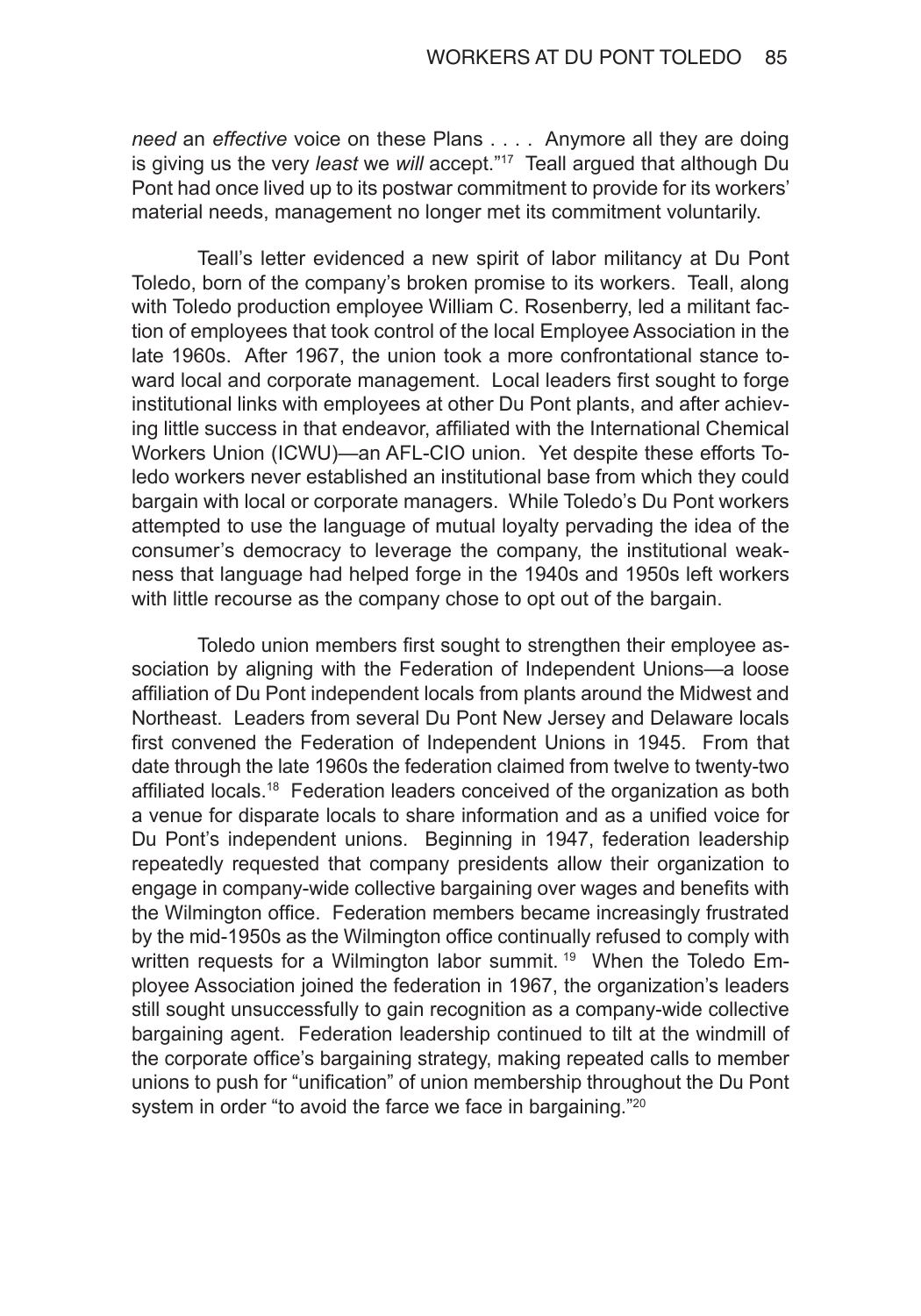The Toledo delegation helped to transform the federation into a more tightly unified and aggressive labor organization. In 1968 and 1969 the federation held its annual convention in Wilmington where its members picketed company headquarters to demand that the company bargain collectively through the federation.<sup>21</sup> In 1969 the federation pushed its affiliated locals to standardize their names. In March of that year Toledo employees voted to change their union's name from the Du Pont Employee Association of Toledo to Local 16 of the Federation of Independent Unions-Du Pont System over resistance from local management. In the bitter war of words leading up to the vote, local union leaders stated local managers wanted "a Company dominated union" because "a dominated union cannot be an effective representative of its Membership." Ultimately, union leaders argued, the name change constituted a "show of unity and progress."<sup>22</sup> Later that year, during the federation convention, members of the Toledo local sought to demonstrate solidarity with other Du Pont locals and to draw attention to the company's unfair labor practices by staging an "informational" picket outside the Toledo plant.<sup>23</sup>

In 1970 Toledo local president Vic Teall successfully ran for the office of federation president. Backed by federation delegates from Du Pont plants in Cleveland and East Chicago, Teall and the Toledo delegation pushed the federation to adopt a more confrontational stance toward Wilmington management. Eventually, Toledo employees became so frustrated with the federation's ineffective tactics that they sought to dissolve it, and bring its membership into an international union en masse.

The exodus from the federation occurred at the organization's annual convention in 1971. The day before the convention, Frank Ludwig and Bill Rosenberry of the Toledo local traveled with delegates from Cleveland and East Chicago to the Du Pont corporate offices in Wilmington. The federation delegates entered the corporate office and demanded to see company president C. B. McCoy to discuss the company's labor policies. After four hours of bickering between the union men and office staff, McCoy agreed to speak with the men as company employees, but not as union representatives. According to Rosenberry's report on the incident, "Toledo duPont employees finally had a voice at Wilmington" and "by direct action, accomplished more . . . than any Union, individually, or the Federation had before."<sup>24</sup>

The following day, Rosenberry took the floor at the federation convention in Atlantic City, New Jersey. He reported on his successful effort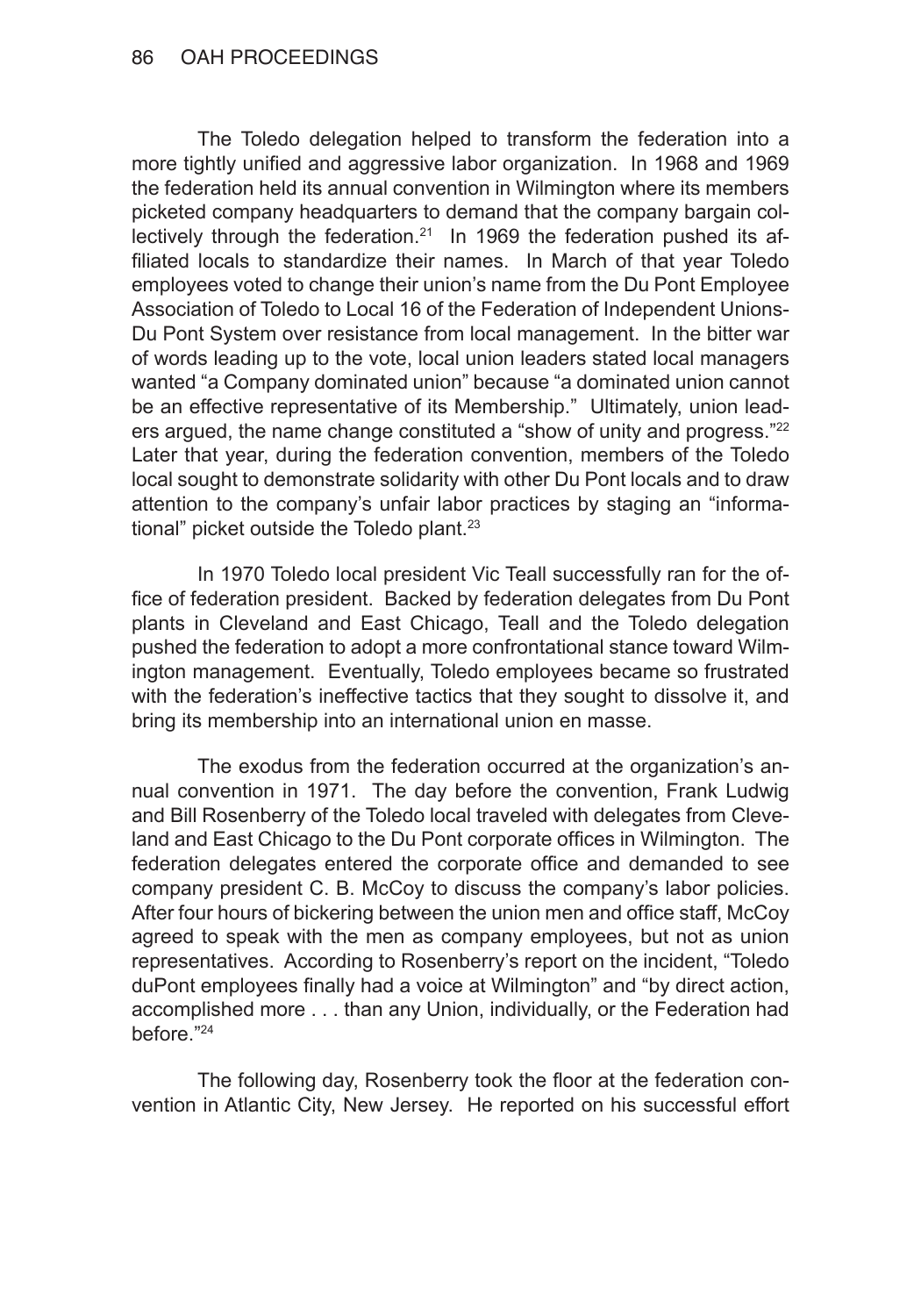to gain an audience with the company's president. Then he read a long statement attesting to his local's loyal service to the federation since joining in 1967 before blasting the federation for its ineffectuality and weakness. He stated that the federation had sought to achieve unity among Du Pont employees, but never planned to capitalize on that sought-after unity. "Federation philosophy," he argued, "is directed at convincing Du-Pont that the Federation is representative of something, assuming DuPont will then voluntarily offer more in wages and benefits." Indeed this philosophy played into managements hands, constructing some unity, only to see it dissipated when the company granted "minor increases" in wages and benefits. Rosenberry concluded that "DuPont has *repeatedly* indicated that they could care less about the Federation's so-called unity. DuPont will *never* willingly bargain nationally. DuPont must be forced to bargain nationally." Because the federation never sought to use unity as real bargaining leverage, it would never serve as a true representative of Du Pont employees, and as a result, "Toledo is not more effective in bargaining for DuPont employees as a result of our Federation affiliation." Rosenberry then moved to dissolve the federation. Backed by the Cleveland and East Chicago delegations, the measure came to a vote. Although the vote failed, the Toledo and East Chicago delegations organized a walk-out that included not only rank-and-file delegates from the convention floor, but most of the federation's executive board, including president Vic Teall of Toledo.<sup>25</sup> Following their protest at the convention, Toledo's union leaders recommended to local union members that they vote to disaffiliate from the federation, a recommendation they followed.<sup>26</sup>

The Toledo delegates and their allies left the federation in hopes of sparking an international union organizing drive within the Du Pont system. In fact, according to other federation delegates at the convention, the Toledo faction had contacted international chemical unions—including the ICWU—in advance, and representatives of those unions met with federation members following the walkout.<sup>27</sup> The ICWU was the largest and most powerful union of American chemical workers in 1971, and although they had made few inroads into organizing Du Pont plants, ICWU officials saw Du Pont as ripe for organization. In response to the Toledo employees' overtures and the collapse of the federation, ICWU organizers created an official program for unionizing Du Pont employees. The ICWU program asserted that as the company turned toward a strategy of scrutinizing individual plants for profit and productivity, workers had become frustrated with the "lack of a voice in the decision-making process, the erosion of the relative position of DuPont plants versus others in the community, and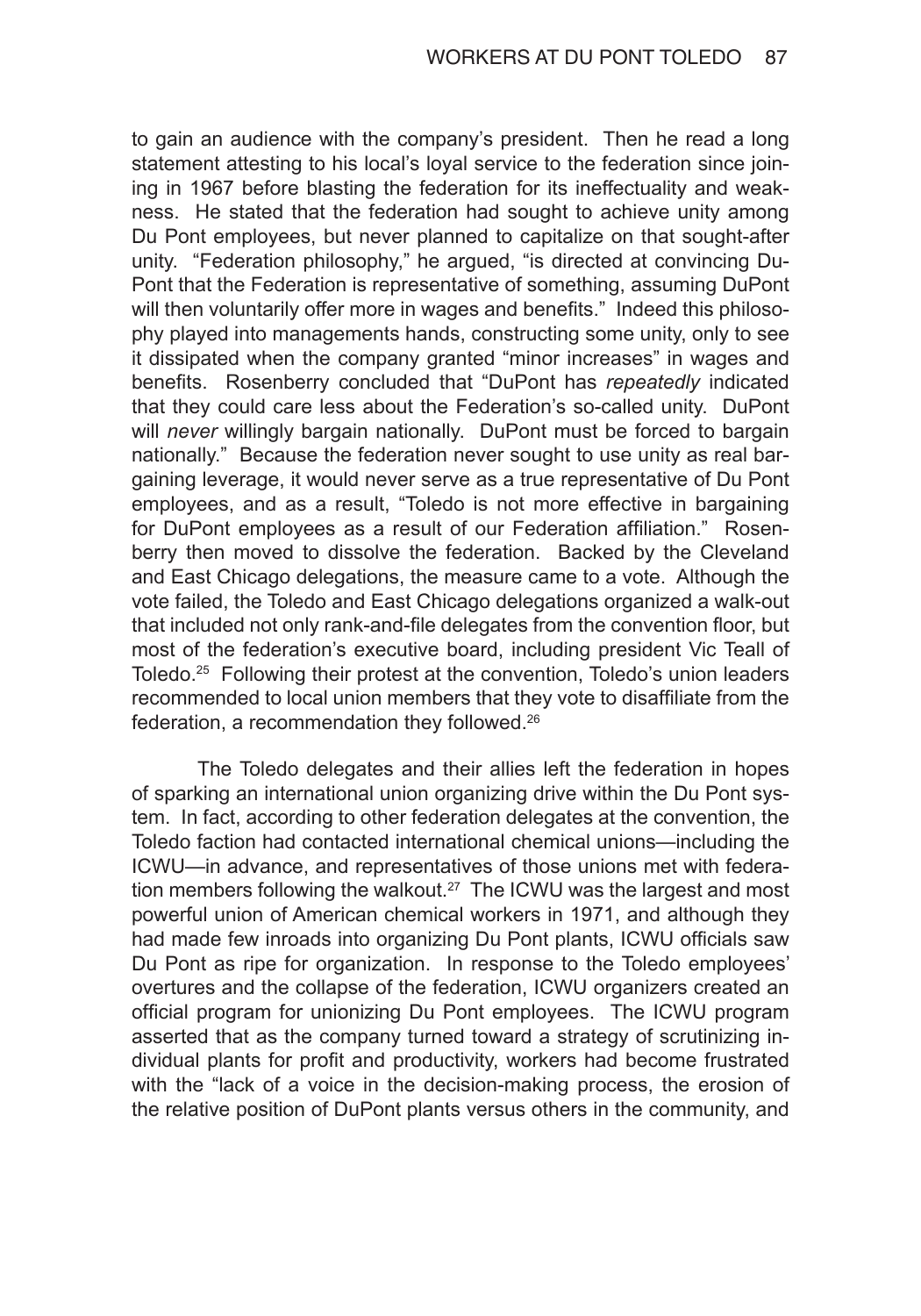the arrogance of the company concerning their Plans and Practices." The international circulated a four-part plan to attract Toledo employees and other disaffected local union members into the ICWU fold. The plan called for the absorption of independent local unions, a campaign to organize non-union workers throughout the Du Pont system, technical assistance for ICWU locals in the form of research, education, and public relations, and the creation of a special Du Pont Council within the ICWU that would allow locals within the company to share information and resources and to develop company-wide collective bargaining mechanisms.<sup>28</sup> In October 1971 members of Du Pont independent locals received a letter from ICWU president Thomas Boyle announcing the organizing program. Members of the Toledo local immediately went to work on the Du Pont Organizing Council, and in 1972 Du Pont employees voted to become Local 901 of the ICWU.29

Given their access to militant organized workers searching for an organizational title following their disaffiliation from the federation, the ICWU anticipated rapid success in organizing Du Pont; however, the flood of Du Pont employees into the ICWU never materialized. Thirty years of the rhetoric of consumer's democracy continued to bear fruit for Du Pont, even after executives had begun to withdraw the actual material benefits of that labor regime. A team of young law students studying Du Pont corporate culture in the 1970s during the period of the ICWU's organizing campaign uncovered a general attitude of passive opposition to international unions among the company's blue-collar employees. Terming the company "Uncle Dupie," blue-collar workers tended to "expect the company to take care of them" and had even come to "believe the company line that there [was] no need for a union because the company [was] so good to its workers."30 Pro-union militancy among the company's blue-collar employees proved to be the exception rather than the rule. For example, in late 1971, workers at the company's East Chicago plant voted against affiliating with the ICWU even though their local leaders had helped orchestrate the exodus from the federation earlier that year. Ken Tucker, the president of the East Chicago local pushing for a more powerful union, recalled the vote against affiliating with the ICWU and noted, "Du Pont has traditionally been a very paternalistic company. One of the problems we faced, and other Du Pont unions faced, was that for years Du Pont did take care of its employees." Tucker noted particular difficulty in convincing the many employees who had hired in at Du Pont before 1960 of their need for union representation. "They were there when Du Pont was the best . . . For them Du Pont can do no wrong." Ultimately Tucker concluded that his own desire for more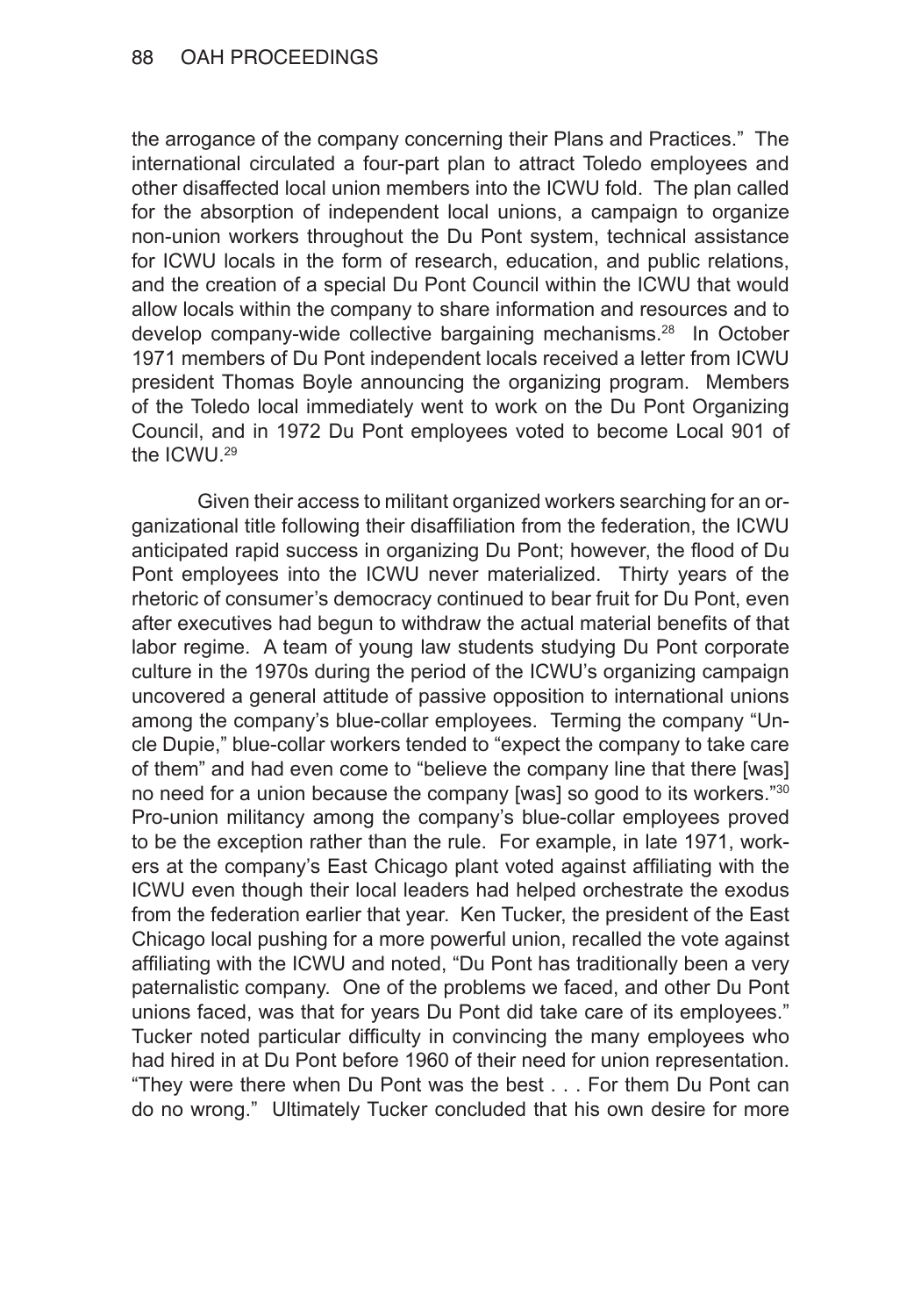effective union representation simply didn't reflect the attitude of the average rank and file member of the organization he led. Their opinion of labor relations at Du Pont could still be summed up in the question "Why do I need a union?"<sup>31</sup>

Because Du Pont employees expressed little initial interest in the ICWU and because the international lacked the financial resources for a sustained, widespread organizing campaign, the union abandoned its efforts to organize Du Pont employees after only a single year. The ICWU never claimed more than seven Du Pont locals during the 1970s. The union's Du Pont Council simply acted as a forum for local delegates to share information. By the mid 1970s most of this information consisted of complaints about the international's reluctance and frequent outright refusal to attempt to organize more Du Pont locals. As a result, the Toledo employees, although now affiliated with an international union, found themselves right back where they had started—in a weak, isolated, local labor organization unable to influence a powerful and intentionally unresponsive corporate hierarchy.<sup>32</sup>

By the 1970s employees at Du Pont Toledo could decisively conclude that "the company's 'concern' and 'appreciation'" for them—which had once been evidenced both in its public relations language and its wage and benefit structures—were "a dead and buried sentiment."<sup>33</sup> Toledo's Du Pont workers recognized and lamented the decline in the pecuniary elements of the consumer's democracy tied to this change in "attitude," particularly the company's slide from the upper echelon of pay and benefit scales among industrial producers. In fact, Toledo employees steeped their arguments about declining wages in the language and ideology of the consumer's democracy developed in *Better Living* during the postwar period. In 1973 a self-described "Disgruntled Housewife" wrote a letter to the manager of the Toledo plant arguing for a larger wage increase than the one offered to her husband and his fellow employees by the manager. Having internalized the breadwinner and family ideals central to Du Pont's postwar vision, she felt she had "a right of sorts" as the wife of a Du Pont worker, to comment on the company's wage scales. She allowed that she had "no statistics to offer to represent [her] point of view" but mobilizing her power and sovereignty as a consumer, she could argue from the "everyday knowledge of a housewife who shops at the grocery store, buys clothes for the kids, and tries to make ends meet with the weekly budget." She drew from a notion of citizenship defined by a standard of living to demand more for her husband, stating flatly that offering employees the same wage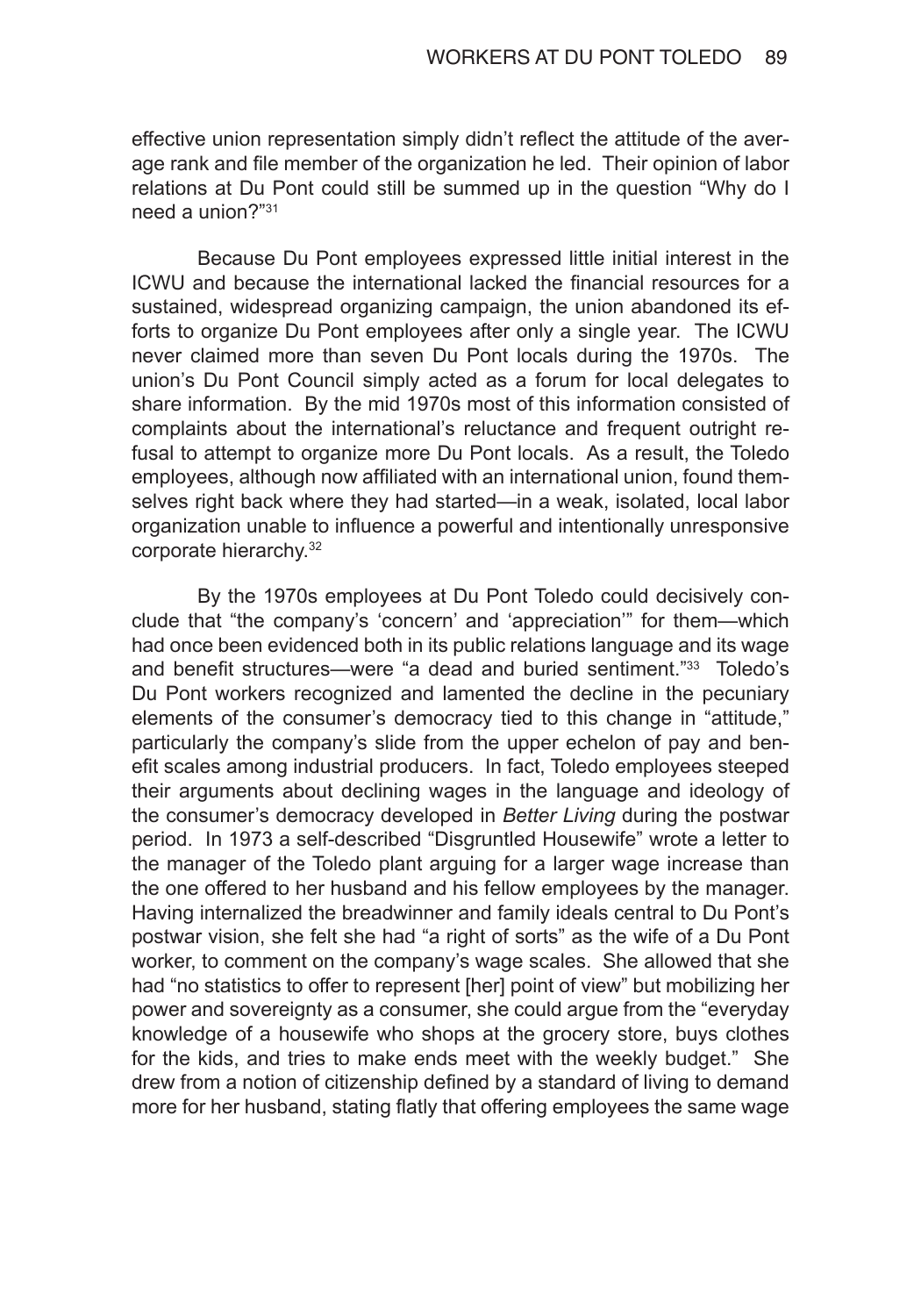increase "as last year, when the price of living is so much more at this time just doesn't seem at all fair." Finally she lamented the passing of the idea of perpetual material progress for the blue-collar family that constituted the heart of "better living" and the consumer's democracy:

I feel we are the middleman being squashed between retailer and employer. I realize everyone has a budget to live with and I realize we'll never have all the luxuries of life. nor do we want that. We just want a comfortable life for ourselves and our children, maybe moving ahead a little at a time, at worst staying the same, but never, never moving backwards! <sup>34</sup>

Her complaints represented a call for the company to continue to fulfill the postwar promise Du Pont personnel and public relations professionals had made to employees. In using the plural pronoun "we" in her petition she spoke not as a member of a local working-class community nor even as a member of a plant community; rather, she petitioned for her immediate family, a family linked by a wage and by mutual loyalty to the company and its fading vision of collective economic progress.

## **Conclusion**

Just as *Better Living* placed postwar Du Pont employees within a global historical context, the story of Du Pont's Toledo workers told here is inextricably linked to developments stretching beyond the temporal and spatial confines of postwar Toledo. The simultaneous downfalls of better living and *Better Living* for Du Pont workers stemmed from the collapse of what Alan Wolfe has called postwar America's "growth coalition." Wolfe argues that a broad political coalition brought together both capital and social democrats around the idea of economic growth in the immediate postwar period. Rather than squaring off in an ideological battle, these groups determined that capitalists as well as the poor, minority, working and middle-class populace benefited from economic growth. Economic growth would allow capital to reap large profits, while offering the voting public benefits in the form of generous social services and material abundance.<sup>35</sup> *Better Living* had served as the voice of growth politics at Du Pont, supposedly uniting workers, management, and stockholders around a common dream of profits and abundance. But by the 1960s, both at Du Pont and in the wider political arena, the contradictions within growth politics and the promise of a consumer's democracy, as well as within the majority political coalition that had tolerated this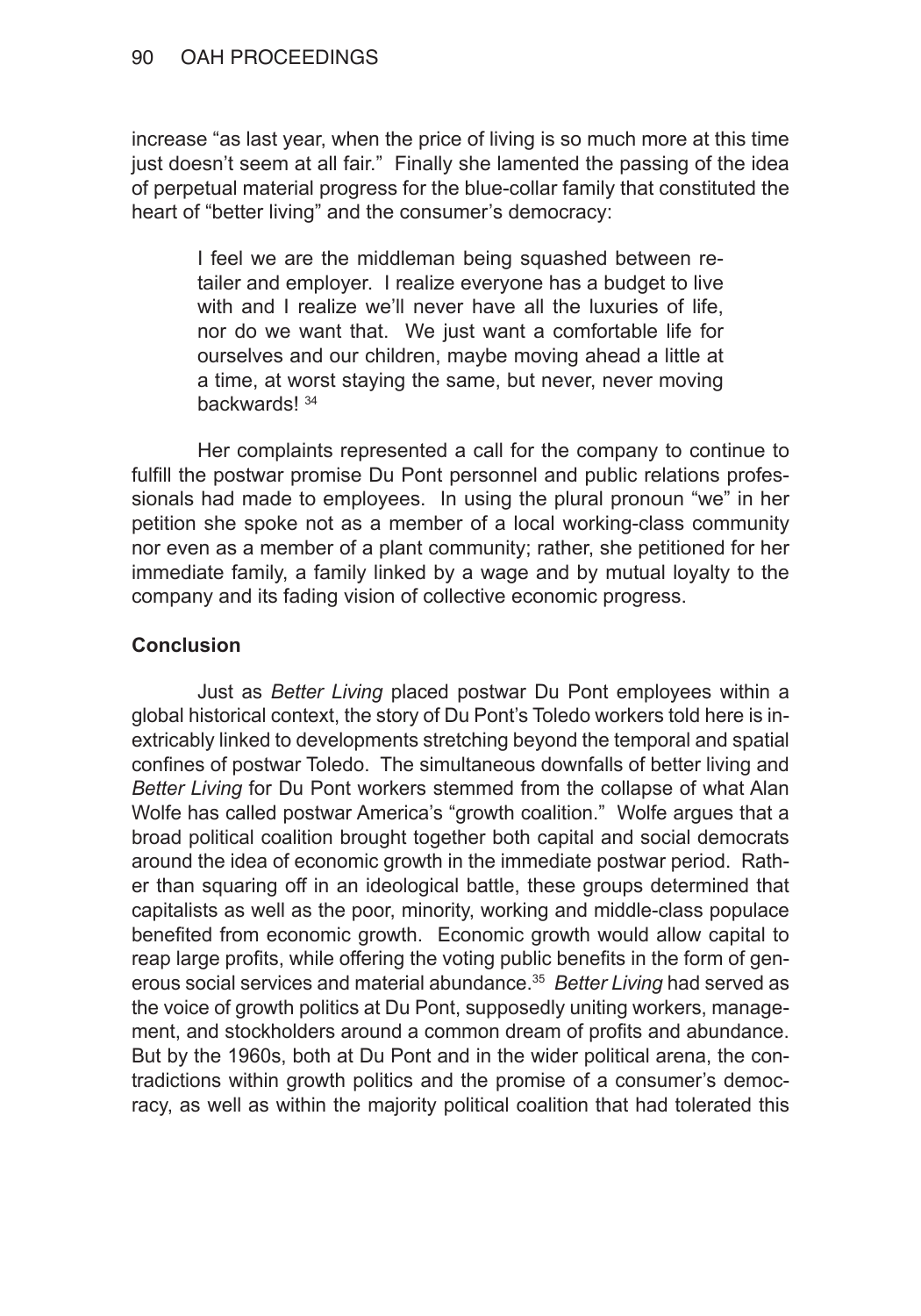particular version of corporate liberalism, had surfaced.<sup>36</sup> The Civil Rights Movement and the rising awareness of the urban crisis pointed out that the supposedly all-encompassing nature of economic growth had failed to benefit poor, inner-city, largely African-American citizens. In addition, a new generation of consumer activists called for "corporate responsibility." They noted that contrary to capital's claim that growth offered only positive fallout in the form of material rewards, many of the indirect consequences of corporate power and profits—such as pollution—harmed American citizens.<sup>37</sup> In the postwar period business public relations and Du Pont public relations in particular had staked a claim for big business in general and the chemical industry in particular as the only institutions that could provide the "more" and "bigger" that constituted the "better" way of life for Americans. Therefore, when environmental groups attacked big business and the chemical industry by drawing a correlation between greater material production and environmental degradation, they attacked not only the industry's waste management practices, but the viability of the cycle of ever increasing production and consumption at the center of the company's postwar world view.

Du Pont's shift in strategy from long-range growth to short-term profit also prefigured a broader transition from innovative to adaptive investment that William Lazonick argues characterized American business practice by the 1980s. The most common strategic model for large American business in the immediate postwar period sought gradual capital growth rooted in product development and innovation, establishment of strong market shares, expansion of physical plant, and cultivation of a stable labor force. Long-term growth strategies led corporate managers to practice *innovative*  investment. While innovative investment requires large sums of money to fund basic research and long developmental periods, the strategy ultimately *creates* value as it develops and produces new goods and services at affordable prices. Du Pont in particular could fund such projects due to a sizable income generated by its stockholdings in General Motors and its strong market shares in chemical products. Yet beginning in the 1960s, due to increased competition and higher production costs, large American manufacturing enterprises, including large chemical firms like Du Pont, became much more dependent on investment banking and individual investors for capital. As a result, corporate accountants needed to demonstrate strong quarterly earnings to maintain shareholder equity and to keep themselves atop brokerage "buy lists" to attract new investment. In addition, rather than seeking to *create* value, investors—particularly the increasingly powerful investment brokers—seek to *extract* it in the form of regular dividends and annuities for their clients. As a result, rather than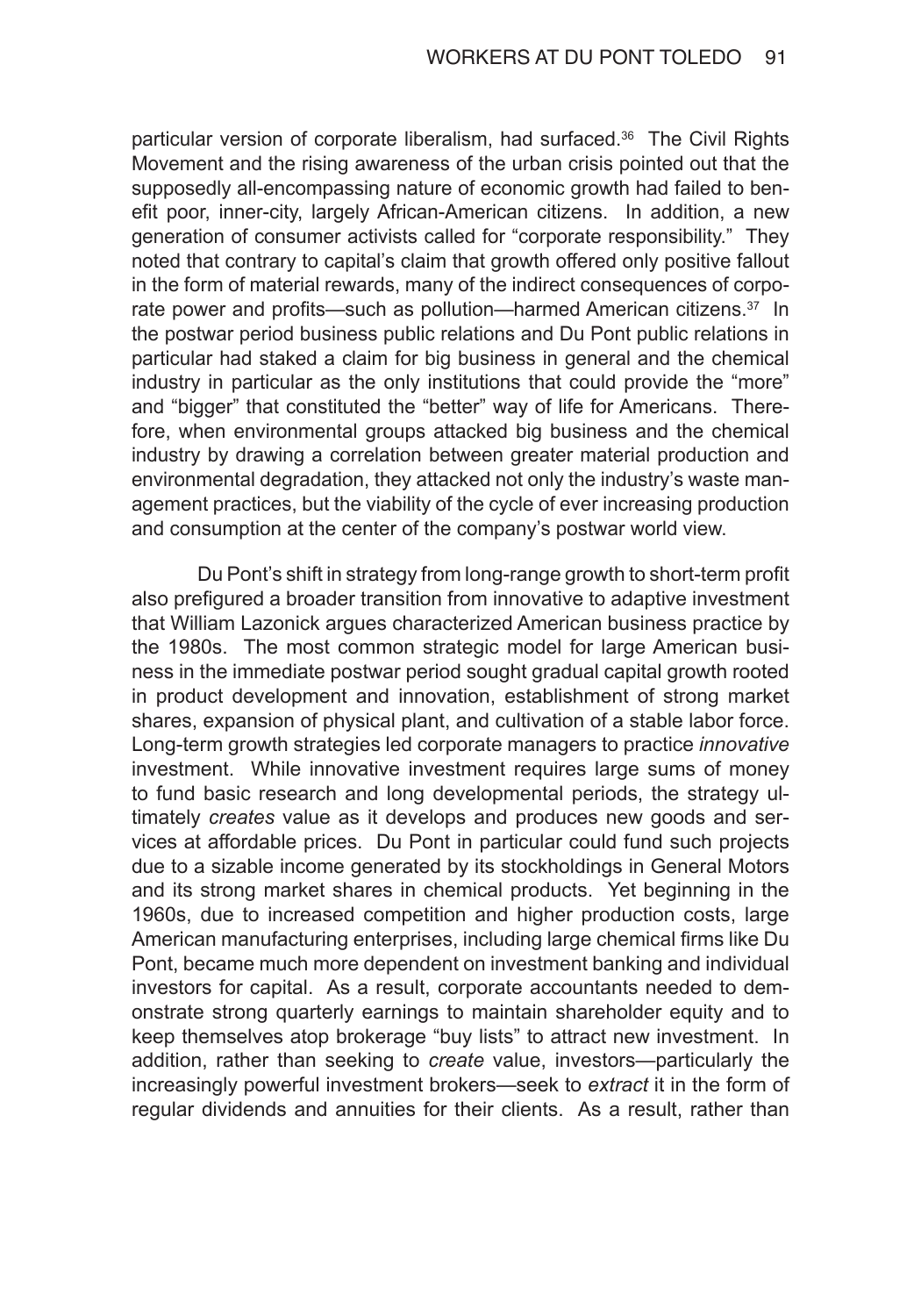*innovative* investment, responsive corporate managers will practice *adaptive* investment targeted mainly at minimizing the production costs of wellestablished goods and services. In this new equation, upper management began to think of labor less as an ally and a resource to cultivate for longterm growth in productive capacity but as an immediate cost to minimize or even eliminate in the interest of short-term efficiency and profitability. Thus, the causes and consequences of Du Pont's strategic shift in the 1960s anticipated the problems and debates over downsizing and unsound accounting practices that have dominated professional and popular discussions of American enterprise from the 1980s through the present.<sup>38</sup>

Finally, the story of Du Pont Toledo offers insight into the decline of the American labor movement, particularly indicating why the collapse of the postwar consumer's democracy amid American economic stagnation of the 1970s did not give rise to working-class militancy similar to the decline of welfare capitalism at the dawn of the Depression.<sup>39</sup> Authors who discuss prewar welfare capitalists note that they incorporated workers into a plant culture and often provided collective venues, such as baseball and bowling leagues, citizenship classes, and even tightly controlled plant communities, where employees formed close associations with fellow workers and their families. In so doing welfare capitalists helped workers to forge a collective identity that ultimately spurred a degree of independence from and even opposition to the original benefactor.<sup>40</sup> Ironically, while Du Pont's public relations painted the consumer's democracy in broad strokes, placing workers within a national capital/worker/consumer collective, the actual process of the company's postwar employee relations policies narrowed the possibilities for worker collectivity. In fact, the consumer's democracy campaign pointedly sought to disconnect workers from local working-class communities like Toledo's and to link them through the cash nexus in the form of high wages, benefits, and material prosperity to an imagined national community of worker consumers. Despite the watchful eye of management, prewar welfare capitalism afforded workers the opportunity to develop personal bonds and a class identity through direct contact with one another in real physical spaces. Du Pont's postwar consumer's democracy, experienced outside the workplace in detached homes with one's own nuclear family, provided no such collective venue. When Du Pont and other American companies reneged on their promises to provide the material underpinnings for the consumer's democracy in the 1960s, workers had no institutional base from which to fight these changes. Indeed, the tale of Du Pont Toledo in the 1960s, tells the story of a group of workers, belatedly, desperately and ultimately unsuccessfully seeking to establish collective institutional power.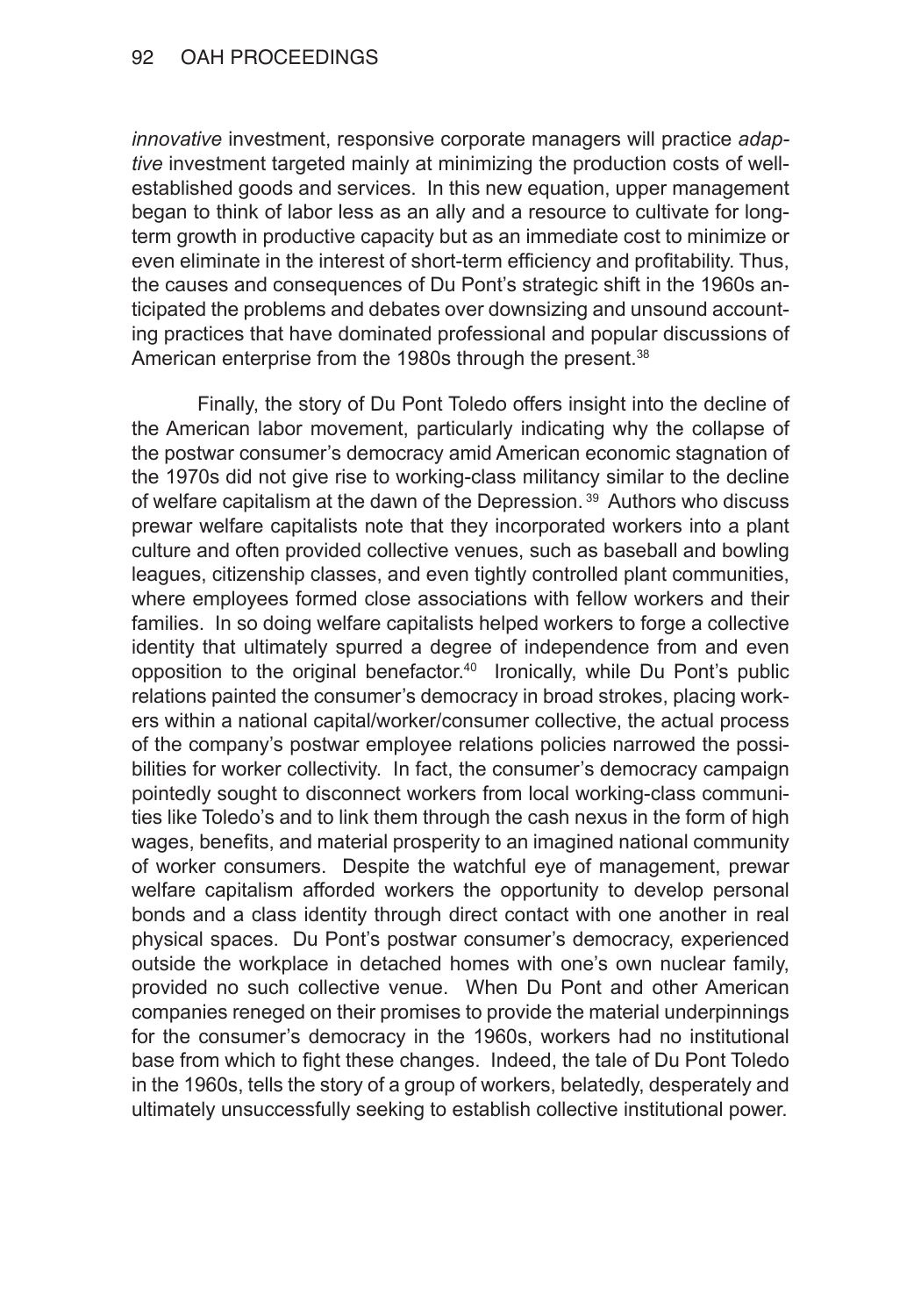#### **NOTES**

1. For the definitive institutional history of Du Pont chemical and the company's critical role in developing the modern corporation, see Alfred D. Chandler and Stephen Salsbury, *Pierre S. du Pont and the Making of the Modern Corporation* (New York: Harper and Row, 1971). See also Chandler's *Strategy and Structure: Chapters in the History of Industrial Enterprise* (Boston: MIT Press, 1962). For an excellent discussion of Du Pont's pre-World War II public relations, see William L. Bird, *Better Living: Advertising, Media, and the New Vocabulary of Business Leadership, 1935-1953* (Evanston, IL: Northwestern University Press, 1999). For a more complete discussion of Du Pont's postwar employee and public relations, see Steven T. Sheehan, "The Rise and Fall of the Consumer's Democracy: Class, Consumption, Manhood, and Citizenship in American Public Relations and Popular Culture, 1945-1972" (Ph.D. diss., Indiana University, 2003), especially chapters 2 and 5.

2. For the acquisition of the Toledo plant see "Du Pont Company Plants--Reference File" at Hagley Library, Wilmington, Delaware. For the development and market share of Duco finishes see David Hounshell and John K. Smith, *Science and Corporate Strategy: Du Pont R & D, 1902-1980* (New York: Cambridge University Press, 1988), 138-46*.* In 1934 the Du Pont Company owned a controlling interest in General Motors stock and placed many past and current members of its own leadership hierarchy on GM's Executive Committee. Not coincidentally, GM was an early, substantial, and loyal client for the Duco brand.

3. For the Auto-Lite strike see Irving Bernstein, *The Turbulent Years: A History of the American Workers, 1933-1941* (Boston: Houghton Mifflin Company, 1970), 219-29 and Philip A. Korth and Margaret R. Beegle, *I Remember Like Today: The Auto-Lite Strike of 1934* (East Lansing: Michigan State University Press, 1988). Michael Denning, *The Cul*tural Front: The Laboring of American Culture in the Twentieth Century (New York: Verso Press, 1997).

4. Guide in E. I. du Pont de Nemours, Willis F. Harrington papers, Accession 1813, Box 18, "Unions (1934)" Folder. Hereafter cited as WFH Papers, Box #, Folder name. All Du Pont collections cited in this paper are located in the Hagley Library, Soda House in Wilmington, Delaware. See Julius Rezler, "Labor Organization at Du Pont: A Study in Independent Local Unionism," *Labor History* 4 (No. 2, 1963): 178-83 for the history of Du Pont company unions.

5. For the formation of the Toledo local see International Chemical Workers Union, Local 901 Records, MSS-085, Ward M. Cannady Center, University of Toledo Library, Box 1, Folder 1 letter from CV Chew to TF Burns dated 7/6/37 and Folder 2 Plant Memorandum dated 12/18/41(hereafter cited "ICWU Records, Box #, Folder #"). See also Rezler, "Labor Organization at Du Pont," 178-83 for the 1940 NLRB mandate.

6. Mitchell quoted in Rezler, "Labor Organization at Du Pont," 187.

7. For the precinct system in general see Harold Brayman, "The Only Way," *Public Relations Journal* 5 (July 1949): 6-7 and Brayman, text of speech before the Public Relations Society of America; "Du Pont Public Relations Department," (1958), located in Hagley Library. For appealing to the public's self interest see Brayman, "The Only Way," and untitled clipping from 7/9/49 *Editor and Publisher* in E. I. du Pont de Nemours & Co, Public Affairs Department collection, Acc. 1410, Box 18. Collection cited hereafter as DP Public Affairs, Box #, Folder # (if any).

8. Brayman, "The Only Way," 5.

9. *Better Living* 1 (May 1947): back cover. See also Robert L. Griswold, *Fatherhood in America: A History* (New York: Free Press, 1996), 185-218 for the new importance of affectionate fatherhood and the male role model during the postwar period. Notably Griswold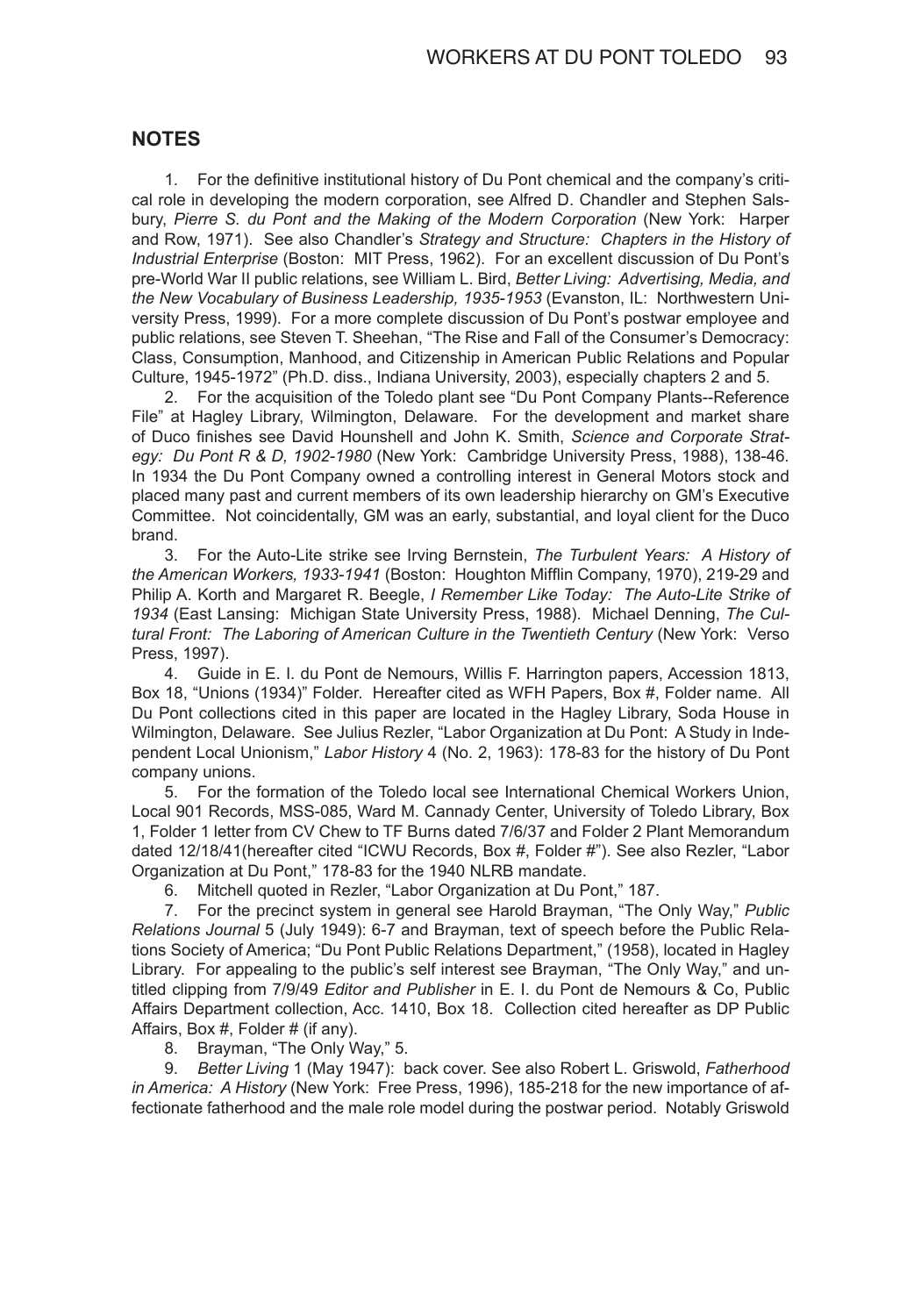finds that many working-class fathers contended with financial and time constraints before 1940, while fewer did so after the war.

10. "Why We Eat Better," *Better Living* 5 (November/December 1951): 2-8.

11. FD Evans, Service Department Memorandum, 24 September 1947 in E. I. du Pont de Nemours, Crawford H. Greenewalt Business Papers, Accession 1814, Box 6 , hereafter cited CHG papers, Box #, folder # (if any).

12. See memorandum dated 2 May 1946 in Walter S. Carpenter Papers, Accession 500 Series II, Part 2, Box 834, "Service Department" folder, hereafter cited WSC Papers, Box #, folder name.

13. Letter from CV Nichter to Toledo plant management, 22 November 1940 in ICWU Records, Box 1, Folder 2.

14. "ICWU Company Report: E. I. du Pont de Nemours & Company," March 1963 in UAW President's Collection, Walter P. Reuther, Box 137, Folder 10, Archives of Labor and Urban Affairs, Walter P. Reuther Library, Wayne State University, Detroit, Michigan.

15. "Suggested News Release," 30 December 1964 in CHG Business Papers, Box 10.

16. ICWU Records, Box 1 Folder 19, Federation of Independent Unions, Report to Member Unions, 8 April 1966.

17. Letter from Vic Teall to Fellow Union Member, 18 March 1969, in ICWU Records, Box 1 Folder 34. Emphasis in original.

18. Service Department Memorandum, 19 June 1953 in CHG Business Papers, Box 9, "Employee Relations—Federation of Independent Unions."

19. See Letter from Charles Hess to Walter S. Carpenter, 25 August 1947 (forwarded to Crawford H. Greenewalt) for the first such request as well as numerous similar letters from subsequent dates in CHG Business Papers, Box 9, "Employee Relations—Federation of Independent Unions" Folder.

20. Federation of Independent Unions, *Report to Member Unions*, 17 March 1967 in ICWU Records, Box 1, Folder 19.

21. See Federation of Independent Unions, *Federation Independent*, July 1965, June 1968, and March 1969, in ICWU Records, Box 5, Folder 38.

22. Letter from Vic Teall to Fellow Union Member, 18 March 1969, in ICWU Records, Box 1, Folder 34.

23. See photograph in ICWU Records, Box 1, Folder 34.

24. Quotation from text of speech delivered by Toledo delegation at Federation of Independent Unions—Du Pont System Convention on 15 May 1971 in Atlantic City, New Jersey, in ICWU Records, Box 1, Folder 23.

25. Ibid., (italics in original). See also letters from William C. Rosenberry, Secretary to Union Brothers of Local 16, 17 May 1971 and 28 May 1971 in ICWU Records, Box 1, Folder 23.

26. See "Special Notice," 20 May 1971 and letter to "Fellow Union Member," 28 May 1971 in ICWU Records, Box 1, Folder 23.

27. See E. A. Filliben, "Reflections on the 42<sup>nd</sup> Convention of the Federation of Independent Unions, Du Pont System," May 1971 in ICWU Records, Box 1, Folder 42.

28. "ICWU DuPont Program—1971," in ICWU Records, Box 6, Folder 19.

29. Letter from Thomas E. Boyle to Members of Du Pont Independent Unions, 1 October 1971, ICWU Records, Box 6, Folder 23.

30. James Phelan and Robert Pozen, *The Company State: Ralph Nader's Study Group Report on Du Pont in Delaware* (New York: Grossman Publishers, 1973), 79.

31. Ken Tucker, "It Got My Back Up," in *Rank and File: Personal Histories of Working-Class Organizers*, ed. Alice Lynd and Staughton Lynd (Boston: Beacon Press, 1973), 226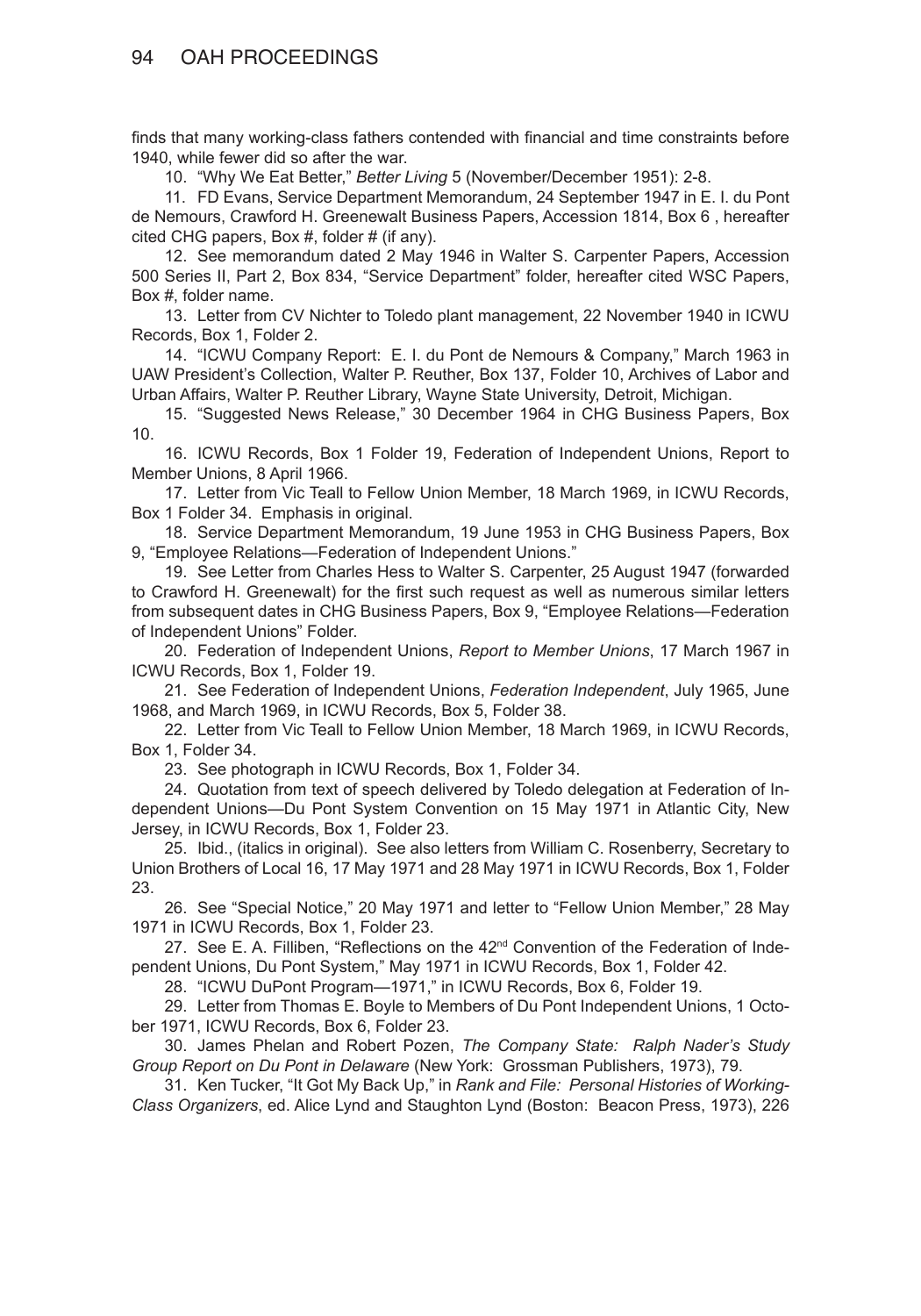and 232.

32. See "Minutes of the DuPont Conference," Friday April 29, 1977 in ICWU Records, Box 9, Folder 25.

33. ICWU Local 901, flyer headed "Members Only," 16 October 1972, in ICWU Records, Box 1, Folder 33.

34. Letter from "A Disgruntled Housewife," 14 March 1973, in ICWU Records, Box 1, Folder 33.

35. Alan Wolfe, *America's Impasse: The Rise and Fall of the Politics of Growth* (New York: Pantheon, 1981).

36. Robert M. Collins, *More: The Politics of Economic Growth in Postwar America*  (New York: Oxford University Press, 2000) has recently attacked Wolfe for ignoring the ideological debates within the larger growth regime. He focuses on the contradictions of growth politics. As I have demonstrated, contrary to Collins's argument these contradictions only became manifest in the 1960s. Thus, contrary to Collins's claim, the concept of growth as part of the larger idea of the consumer's democracy did provide a common goal and point toward a cooperative relationship between capital and working-class citizen consumers in the early postwar period.

37. See Jerry Harrington, "The Midwest Agricultural Chemical Association: A Regional Study of an Industry on the Defensive," *Agricultural History* 70 (Spring, 1996): 415-37 for attacks on the manufacture and use of chemical pesticides within the context of growth politics. Rachel Carson's *Silent Spring*, an exposé of the harmful effects of pesticide use, first appeared in 1962 and was followed the next year by a CBS news special of the same name based roughly on the book's findings. *Silent Spring* in both its written and televisual formats marked the beginning of widespread criticism of the fallout of large-scale industrial chemistry; see Rachel Carson, *Silent Spring* (Boston: Houghton Mifflin Company, 1962). See also, Ralph Lutts, "Chemical Fallout: Rachel Carson's *Silent Spring*, Radioactive Fallout, and the Environmental Movement," *Environmental Review* 9 (1985): 210-25.

38. This paragraph owes much to William Lazonick, "Creating and Extracting Value: Corporate Investment Behavior and American Economic Performance," in *Understanding American Economic Decline*, ed. Michael Bernstein and David Adler (Cambridge: Cambridge University Press, 1994), 79-113, which offers an outstanding analysis of the transition from long-term growth to short-term profitability. I am particularly indebted to it for the concepts of innovative versus adaptive investment and value creation versus value extraction. For examples of the voluminous literature on the causes and consequences of a short-term business strategy see, Michael T. Jacobs, *Short Term America: The Causes and Cures of our Business Myopia* (Cambridge, Mass.: Harvard Business School Press, 1991); Michael E. Porter, *Capital Choices: Changing the Way American Invests in Industry* (New York: Council on Competitiveness, 1992); Milton Lauenstein, "The Strategic Side of Dividends," *Journal of Business Strategy* 3 (Fall, 1982): 80-83; Eric Johnson and Elliott Kushell, "Company Profitability and Health: A Long Term Perspective," *Advanced Management Journal* 5 (Winter, 1985): 14-16. For a well-known and widely read advocation of the strategy see Robert M. Tomasko, *Downsizing: Reshaping the Corporation for the Future* (New York: AMACOM, 1987). A great deal of the fixation on the Japanese business model in the 1980s focused on its long-term vision. For example see, Robert Hayes and William Abernathy, "Managing Our Way to Economic Decline," *Harvard Business Review* 58 (July/ August, 1980): 66-77; "Eastern and Western Management: Different Worlds," *Training and Development Journal* 36 (August, 1982): 11-12 and Charles Yang, "Demystifying Japanese Management Practices," *Harvard Business Review* 62 (Nov./Dec., 1984): 172++. Demonstrating the continued salience of the debate over short-term versus long-term growth strategies, the CBS television news magazine *60 Minutes* recently broadcast a piece de-